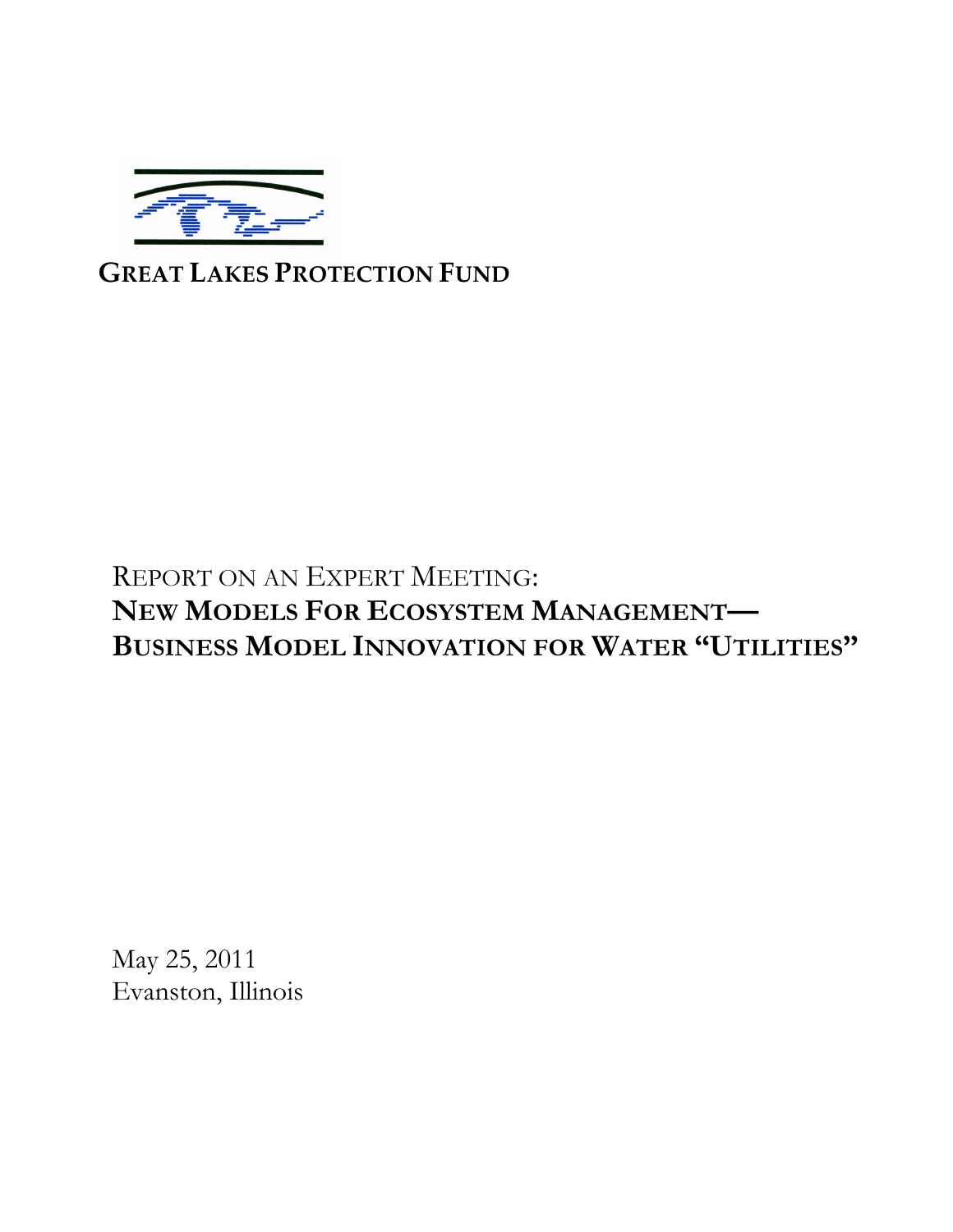# **EXPERT MEETING: NEW MODELS FOR ECOSYSTEM MANAGEMENT— BUSINESS MODEL INNOVATION FOR WATER "UTILITIES"**

# **SUMMARY REPORT**

## **Background and Purpose**

On May 25, 2011, the Great Lakes Protection Fund (GLPF or Fund) convened a workshop of water, wastewater, stormwater and drainage experts in Evanston, Illinois to explore new business models for the restoration and ongoing management of Great Lakes watersheds. A list of participating experts can be found in Attachment 1 to this report. The agenda for the meeting is Attachment 2.

Specifically, the GLPF asked the expert panel to discuss and advise as to what role, if any, it, the Fund, has in financing teams to explore "breakthrough" strategies that can lead, again, to new models for the next generation of "public utility," integrating water, wastewater, drainage and other functions, capable of delivering economic value, creating ecological quality and providing an expanded set of social goods to watershed residents.

The GLPF sought to identify specific examples of "doable," concrete projects and potential partners or team members across all sectors-utility, academic, business, finance and private equity, agriculture, forestry, landscape architecture, engineering, transportation, public works, etc.

The participating experts were provided with a Working Paper entitled, *Redefining Utilities, Infrastructure, Service, and Assets Workshop* with a view toward stimulating thought and discussion and offering several "for instances" of potential, innovative areas to discuss. A copy of the working paper is Attachment 3 to this report.

Former GLPF board member from Michigan, G. Tracy Mehan, III, Principal, The Cadmus Group, Inc., who also assisted with the drafting of the working paper and this report, facilitated the meeting.

*The following synopsis is intended to capture the spirit of those discussions, not to be a complete transcript. Unless consensus is specifically noted, this document should not be read to imply endorsement of the contents by all of the individuals present. The Fund deeply appreciates the participation of these experts not only at the meeting, but also in preparation and post-meeting follow-up.*

#### **Discussion Highlights**

**Water services/utilities/ can be seen as a patchwork of isolated institutions responding to what are now understood to be symptoms of disrupted hydro-ecological systems.** Drainage, drinking water, and sewage treatment services arose in response to specific historical, hydrological, fire protection, and public health circumstances. They remain in their present configuration by reason of tradition and the network of complementary institutions (regulatory agencies, consulting firms, financing and rating agencies, etc.) that have arisen in parallel with one another.

Basically, the water sector, broadly defined, has been too deeply wedded to a fragmented view of the world. There is a great need for integrated operations that moves the utility sector and related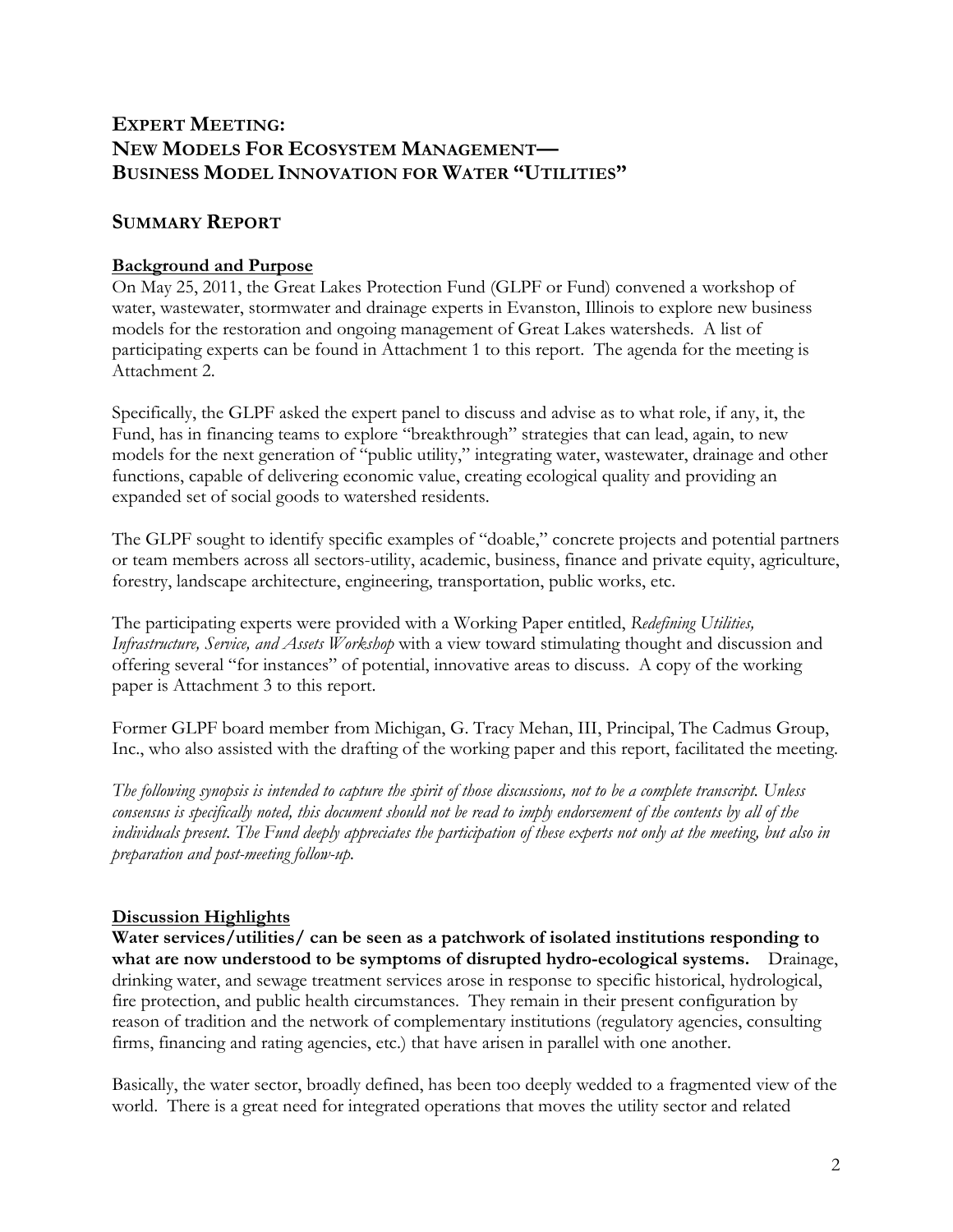municipal authorities from an exclusively engineered approach to something more like "engineered ecology." Indeed, different parts or stages of the hydrological cycle are regulated or funded by separate, distinct laws, regulatory regimes and regulations.

One participating expert conceptualizes the integrated model as including water, energy and natural capital in the context of a changing climate. He counsels the use of Integrated Resource Management (IRM) as an umbrella metric that enables integrated design and planning scenarios. He also refers to it as the "watershed planning scale to municipal development."

We may need some kind of "municipal ecologists."

The need for greater integration in the water and utility sectors is very much an issue of governance, defined to include managing, horizontally, relationships between the public, private and not-forprofit parties as well as vertical integration between federal, state and local governmental entities to achieve overall public health, watershed and ecological objectives.

One participant opined that "It's worse than you think," given that it is not just a question of managing the watershed but the people who dwell there while residing in differing jurisdictions or sectors of society. The complexity of the governance challenge is daunting given the need to address problems that extend beyond service areas of specific utilities or specific municipal boundaries. Yet, overcoming these challenges can also yield significant cost savings through more efficient delivery of services.

As one expert put it, "The sewer system guys and the watershed guys need to get together."

A broader conversation can also facilitate productive collaborations focused on climate variability, the water-energy nexus and adaptation.

**The "finance gap" is likely a symptom of a dysfunctional business model, not a shortfall of funds.** There does not appear to be any real barriers to accessing capital markets. Rather, the difficulty is raising rates to cover needed capital expenditures.

As in Detroit, Milwaukee's traditional structural, engineered approaches for CSOs are "hitting the wall," financially at least. New governance approaches such as the Southeast Wisconsin Watershed Trust, which bring together many partners to pursue land-based "green infrastructure" or best management practices, are important to pursue. To integrate stormwater, green infrastructure, agriculture, and beach closings with the CSO remediation necessitates talking about flow and pollutant sources throughout the entire watershed and sub-watersheds, not just wastewater exclusively.

The discussion turned toward issues of financial sustainability of utilities and watershed approaches, with the comment that private equity (public-private partnerships) might be a way to finance landbased treatment or controls on private property. State revolving loan monies cannot be spent on private property, only on public or municipal systems. This might be worth exploring relative to stormwater management.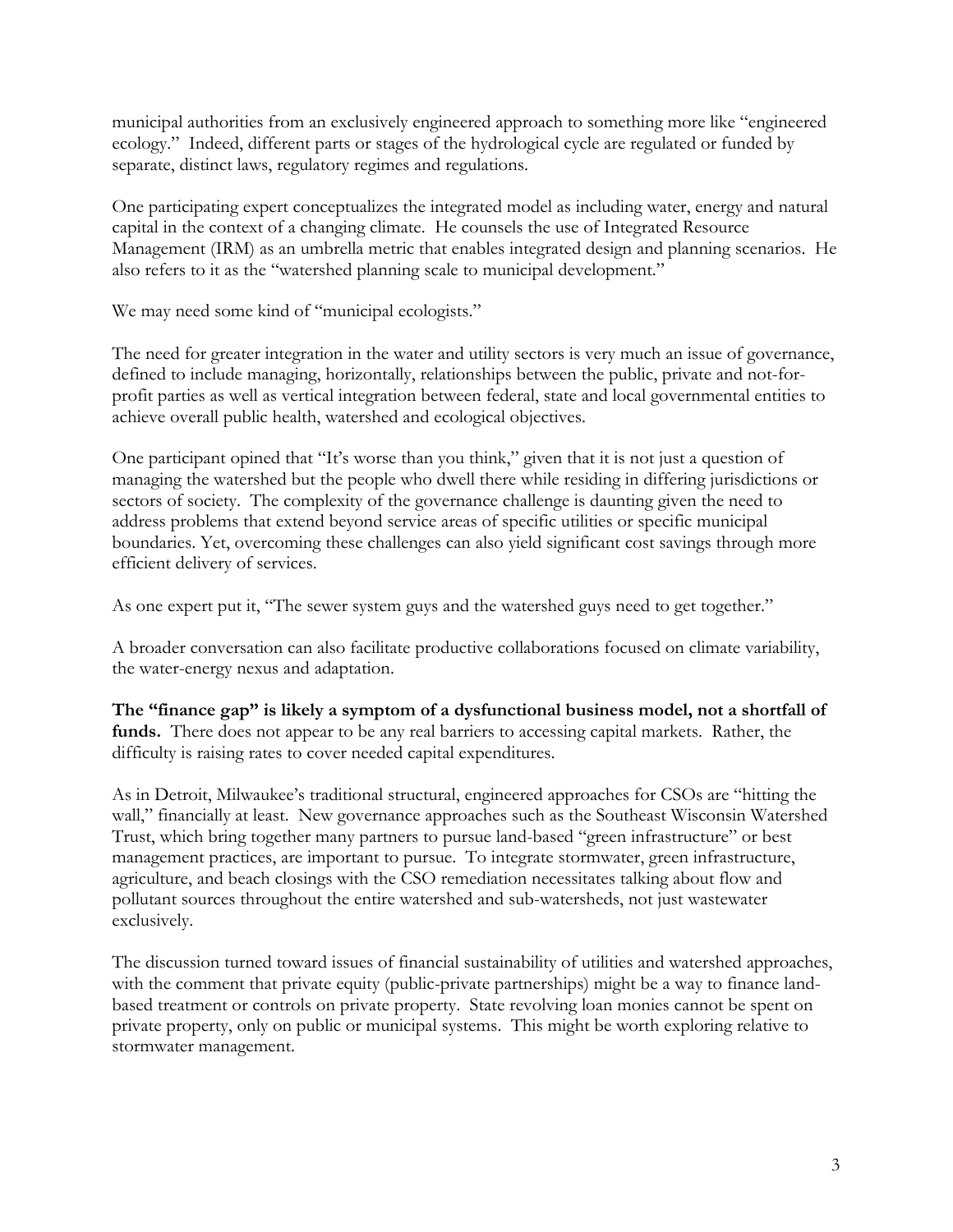Another expert offered the comment that utilities do not differentiate their services based on price or market segmentation. In other words, they do not charge for higher value services anywhere near their true value.

The challenge, noted one participant, is to shift from a taxpayer-based design for financing infrastructure to an IRM-based, revenue-generating design model.

More analysis, i.e., information, is needed to validate the effectiveness and economic benefits of green infrastructure in terms of cost savings and provision of multiple ecological benefits. There are really not many case studies out there right now.

This observation was seconded by another participant who called for more work at smaller scales to understand cause and effect as well as the costs and benefits of new innovative approaches such as low-impact development (LID) and green infrastructure.

The value of the "green template" is being documented in reports such as the Philadelphia Triple-Bottom Line study and the recent report on green infrastructure as a wet weather treatment option by the Center for Neighborhood Technology and American Rivers. These "open source" reports are expanding the necessary base of information. Are we heading toward a "green portfolio standard"?

How do we incorporate natural capital into municipal infrastructure balance sheets?

**New investment and pricing models are needed, as are the skills to design, test and implement them.** The water sector and communities generally need to move beyond a simple least-cost compliance model and begin to embrace the concept of natural capital in terms of revenue generation and more accurate valuation of ecosystem services. They need to move from simple waste management to zero waste. Such a closed loop, energy savings approach could generate billions of dollars if viewed on a life-cycle basis.

One participant summarized the discussion as attempting to deal with three (3) challenges: (1) how to go from centralized utility systems to decentralized ones, (2) how to get the price signals right, and (3) how to move to a closed loop water system ("off the grid") similar to what Seattle Public Utilities are doing.

The volumetric approach to water finance and pricing needs to be reconsidered given the need to protect flow regimes and declining water consumption and population in inner cities. Is de-coupling of rates and volume necessary? Is water treatment and provision a commodity or service or both? If the latter, how can this value be captured in prices and rate structures?

Municipal utility managers do not access abundant private capital or equity because they do not understand how to present specific, fundable projects, with enticing return on investment, to the equity markets.

**In general there is a lack of needed information and transparency; and customers often do not understand the value of services being provided.** Products and assets are undescribed, under-valued, under-managed, and under-deployed.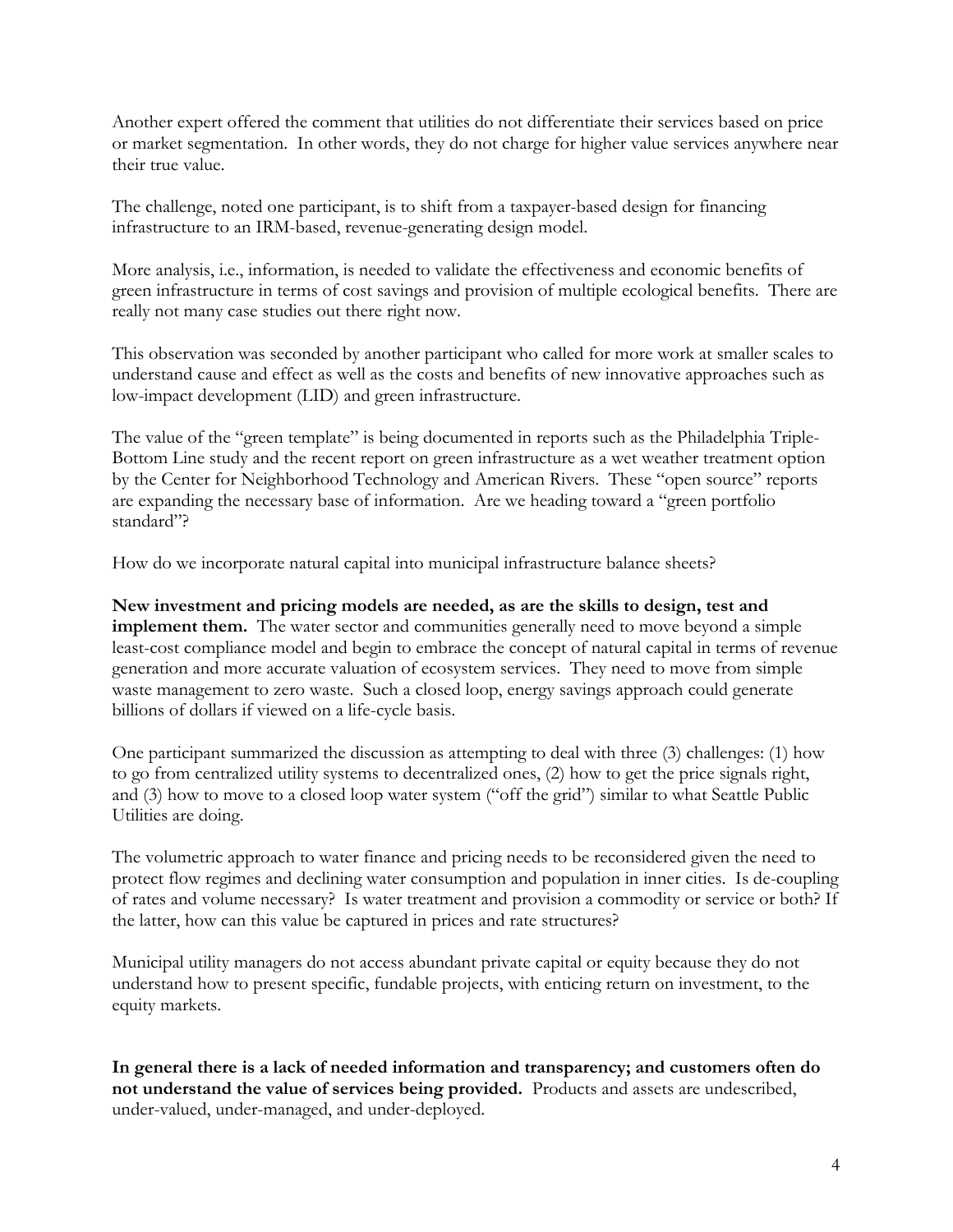Another participant posited *the* fundamental problem as being education and the lack of understanding resulting from a compartmentalized educational system, up to and including engineering schools which fail to educate their students on basic ecological functions, cause and effect, etc. Thus, the general public and decision-makers are not able to grasp the need for a new paradigm of hydrological and ecological management. There is, in other words, "a profound disconnection from natural processes" or the understanding of same. Ours is a culture of the "free dump." We do not charge enough for water or wastewater services, lost revenue which could be used for environmental improvements or projects.

Other participants seconded the importance of educating the broader population, on a variety of water-related matters. That is the only way to ultimately change the paradigm. So information ("The right information for the right scale.") is basic to that process. There was a sense on the part of some participants that there is a need for educational campaigns for various subjects, targeted to multiple and various audiences.

Others noted that paradigms do not change as a result of education alone. Education provides learning, not necessarily action. Hence, traditional forms of public education may not provide the desired result of actual behavior changes. Understanding what the desired actionable end goals are for an education campaign and promoting what the benefits are for the target audience are critical for success. Engagement, experimentation and transparency are key elements for this type of initiative.

The central role of good data and information is exemplified in the case of Detroit's 25 percent loss of population, just in the last decade, and the crushing burden of traditional approaches (structural) to Combined Sewer Overflows (CSOs) regarding which it was able to gain some relief from state regulators. There the important information was economic and demographic.

**Innovation is necessary and possible, but massive change will take time.** The "water industry" will not be remade overnight. It will, however, need to adapt to major pressures including a likely decrease in external subsidy, increased expectations for delivering environmental results, deferred maintenance, and a new generation of management.

One expert observed, based on experience, that a bottom-up approach to experimentation, say, in creative financing, and on-the-ground technological innovation, combined with outreach and education, can overcome institutional inertia.

Another participant pointed to the need for "milestones" or smaller steps which move a utility and its broader community along the path toward water quality objectives without overwhelming everyone. The key is to focus on the overall goal, be it protecting a Great Lake or other body of water, and mobilize stakeholders around new approaches.

**Experts identified a series of potential project opportunities.** Expert participants utilized, in part, the working paper (Attachment 3) provided to them, and cited several illustrative ideas that served as a starting point for this conversation. They emphasized that the new utilities of the future would be different in at least three fundamental ways: first, the scope of their services and operations-the range and exact nature of the financial, societal and environmental products offered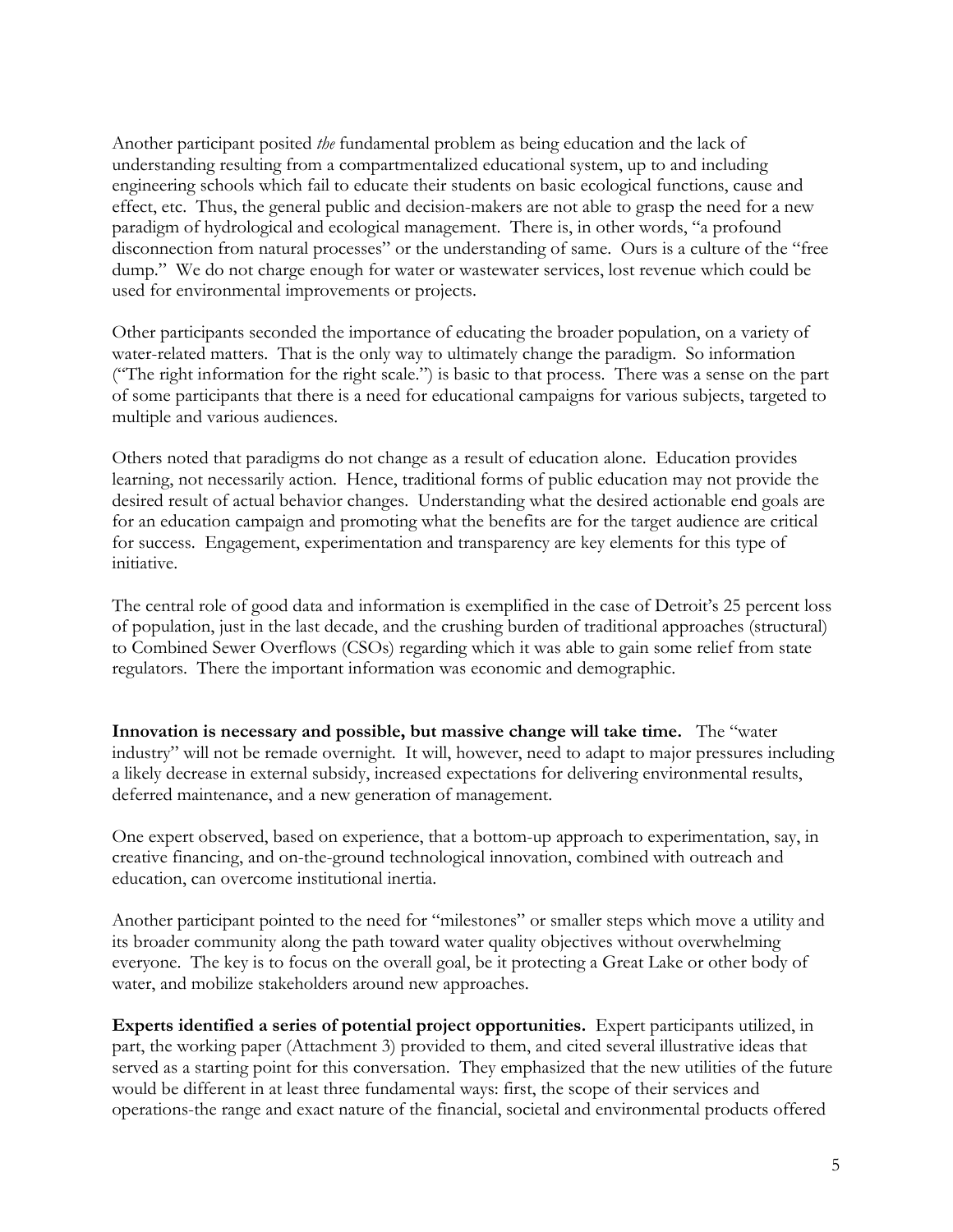or deployed; second, the scale of their operations, their physical and financial size; and, three, their institutional relationships with federal, state, provincial, local and private actors that will own, operate, finance, regulate and manage these new entities.

For example, addressing urban wet weather issues through land-based, i.e., "green" approaches, such as green roofs, rain gardens, or urban reforestation, might generate multiple benefits such as mitigation of urban heat islands, sequestration of carbon, provision of habitat, additional recreational opportunities, reduction in energy intensity and the least-cost means of attaining water quality objectives.

*Not surprisingly, two participants raised the issue of Asset Management (AM) generally and in the context of green infrastructure as potential project area for the GLPF to explore.* They thought the Fund might explore promoting this practice throughout the region to address two, if not all three, of sustainability's triple-bottom line.

*Another expert pointed out the need for a new model to evaluate "pollution inputs to a utility's service area from within the watershed" but outside its service area. Could the GLPF help a pilot utility, a wastewater system, say, to stand up a new company to remove or control x amount of nutrients entering waters outside the service area which impact waters within?* This could apply to unregulated nonpoint sources in rural areas and to suburban areas for imperfectly regulated sources of stormwater runoff. We need "solutions on the land," as another participant noted. The same idea could apply to source water protection for a drinking water utility, too. The resulting discussion touched upon several different areas the Fund might explore stemming from this idea.

First, existing literature on water quality trading, between point and nonpoint sources, has noted the positive role that intermediaries-brokers, bankers, and aggregators-could play in creating markets, reducing transaction costs, and overcoming asymmetric information which inhibit trading. The GLPF has had a long-standing interest in trading. This could be a more focused area to explore.

Second, another approach might be to investigate an "insurance approach" to the delivery of any number of utility or ecosystem services, both within and beyond the service area as needed. In other words, could the GLPF explore using insurance to spread the risk across customers and hedge against asymmetric information. As the water commentator, David Zetland, has stated, "…it's hard to know if spending is not too much and not too little [say, for maintenance, water quality or emergency preparedness], but just right." There is no sure connection between management and outcome.

"Instead of running a system with a low monthly charge and high probability of a break leading to expensive repairs and a jump in rates or a high monthly charge and low probability of a break leading to expensive repairs, managers could buy insurance against leaks and repairs."

The insurance approach could be coupled with the first approach outlined above.

Third, subsequent research reveals that the GLPF could also look into the concept of "social impact bonds." This new idea is being piloted in the United Kingdom. A governmental body or agency (why not a utility?) might issue bonds to private investors through an independent social finance entity. According to Jeffrey Liebman, Weiner Professor of Public Policy at Harvard's Kennedy School of Government, if predetermined goals are met, in a given time period, the government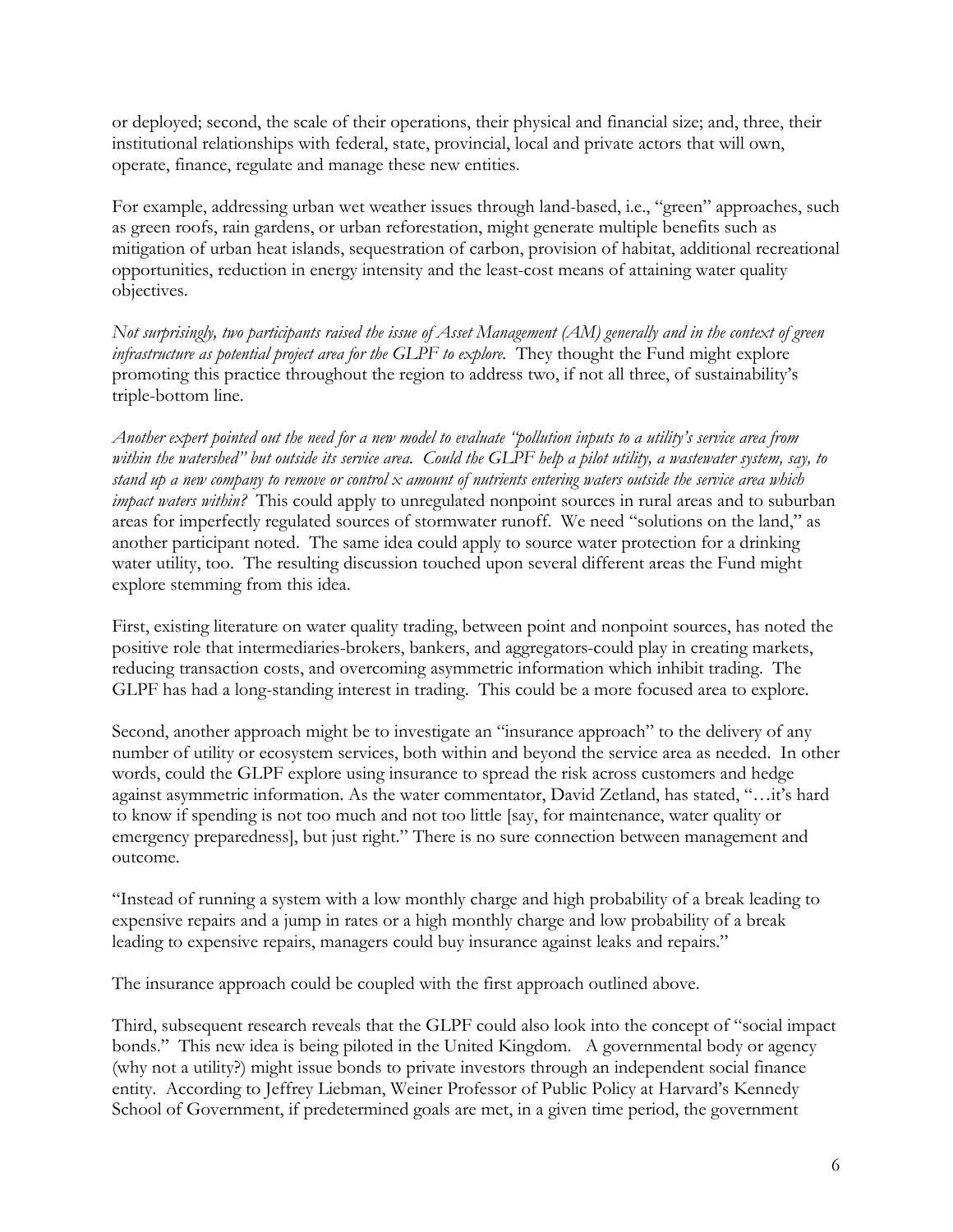agency makes performance-based payments that can be used to pay a return to the investors. "In theory, everyone goes home happy: The organization gets capital; the investor gets a return; society benefits from the service; the government avoids any potential risk and possibly saves money."

The insurance approach or model and the concept of social impact bonds, at first glance, appear to mirror each other. Social impact bonds securitize expected performance payments in exchange for financing funded activity. An insurer, on the other hand, will provide a lump sum payment if the insured event occurs-in exchange for a certain revenue stream (policy payments).

A social impact bond model supports social activities with debt where those activities can be tied to a governmental revenue stream. The debt issuing body is private and contracts for specific services with a public entity. Payments to the private entity are contingent on hitting specific performance targets. Presumably, the spread between the interest rate on the bond and the schedule of payments exists because the private entity can deliver on the promised services more effectively and more efficiently than the governmental body.

It might also be worth exploring how social impact bonds, and other innovative financing models, could be developed within an IRM model or framework, relative to water, waste and energy, to reduce the overall burden on taxpayers.

The insurance model inverts the model. It is necessary to identify performance (output/outcome, level of service, revenue targets, etc.) and the "insurable event" (pipe breakage, system failure, water quality standard violations, revenue shortfall, even a CSO perhaps). The event either happens or not.

Both the insurance and the social performance bond strategies use markets to manage uncertainty, technically, by making uncertainties covered risks. The governmental entity may overpay, but that is the price for being a risk-averse, i.e., regulated, entity.

Another potential project identified for consideration by the GLPF is to explore the opportunity *to sell the value of saved water leakage based on the financial savings generated.* This could be done in the form of a public-private partnership (PPP) utilizing private equity. It would be necessary for water rates to rise or greater study and quantification of the savings potential (e.g., less treatment costs, deferred capital investments). The project could be a performance-based contractual model or something like the social impact bond or insurance approach described above.

Also, the Fund might explore ways *to involve or put into the hands of transportation and power utilities more responsibility for water quantity management* similar to the roles played by the federal Bureau of Land Management and the National Forest Service.

The GLPF might also study the idea of *establishing a for-profit company, based on rates linked to impermeable surface, for purposes of managing stormwater.*

<sup>&</sup>lt;sup>1</sup> Jeffrey Liebman, "Private Capital, Public Good," Impact (www.hks.harvard.edu), Spring 2011, p. 1. See also Jeffrey B. Liebman, "Social Impact Bonds: A promising new financing model to accelerate social innovation and improve government performance," Center for American Progress (www.americanprogress.org), February 2011.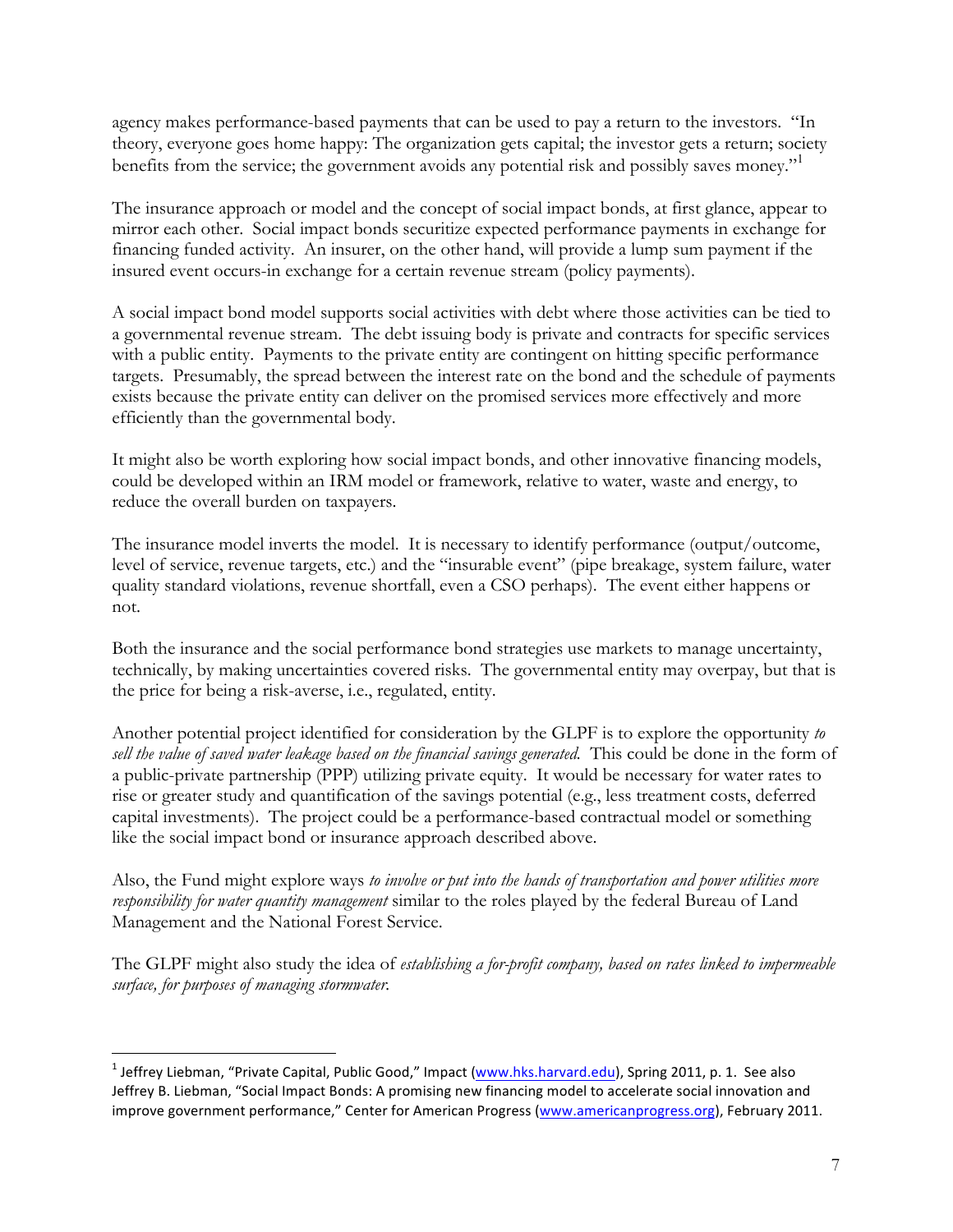An ambitious suggestion was made for the GLPF to *evaluate, even pilot, a merger of all utilities in a community-water, wastewater, municipal waste, stormwater, energy and transportation-into an umbrella corporation to target asset management, the water-energy nexus, sustainability, etc.* "One water, one infrastructure." Dr. Penny Burns's work at the Adelaide University was cited regarding strategic asset management and infrastructure as a revenue-generator.

A related idea generated by the experts' discussions was *to nurture "Charter Watersheds," presumably in urban or suburban areas to experiment with many of the ideas generated by the workshop.* The objective would be "big, outsize returns"-ecological, financial and social.

There was some discussion regarding potential opportunities for exploring new models in the context of municipal or utility bankruptcies (e.g., Pontiac, MI). Such trying circumstances might result in greater receptivity to re-designing water/wastewater/stormwater systems and pursue new ways of thinking that could also encompass ecosystems and ecosystem services concepts.

Another question or issue noted, not an identifiable project, was the need to engage the investor community (e.g., retirement funds) in water investments and PPPs.

One participant recommended that the Fund pursue work on *reducing the costs of and optimizing green infrastructure including use of remote sensing, IT analysis of flows throughout the system (right time, right place).*

# **Conclusion**

The meeting yielded the following over-arching observations regarding any effort to bring change to the institutions in the water, wastewater and drainage sector:

- There are big changes underway, and these institutions will need to evolve. The Fund's work could be about shaping the path that evolution follows.
- Interventions need to be specific, powerful and create the conditions for large-scale change.
- There are no "magic bullets." A series of related interventions, over time, will be required.
- Be patient, big change will take time, these institutions emerged over decades; and they will only change over decades.

These experts were very sensitive to the real-world constraints (e.g., politics, organizational culture and the ongoing recession) in their quest to identify creative yet feasible ideas for the GLPF to pursue in its aim to embed its mission within the next generation of Great Lakes water and wastewater utilities.

Still, there seems to be a vacuum waiting to be filled by some combination of public-private partnerships, private capital, new business models and synergy between environmental and economic considerations. The Fund can play a meaningful role in testing these approaches.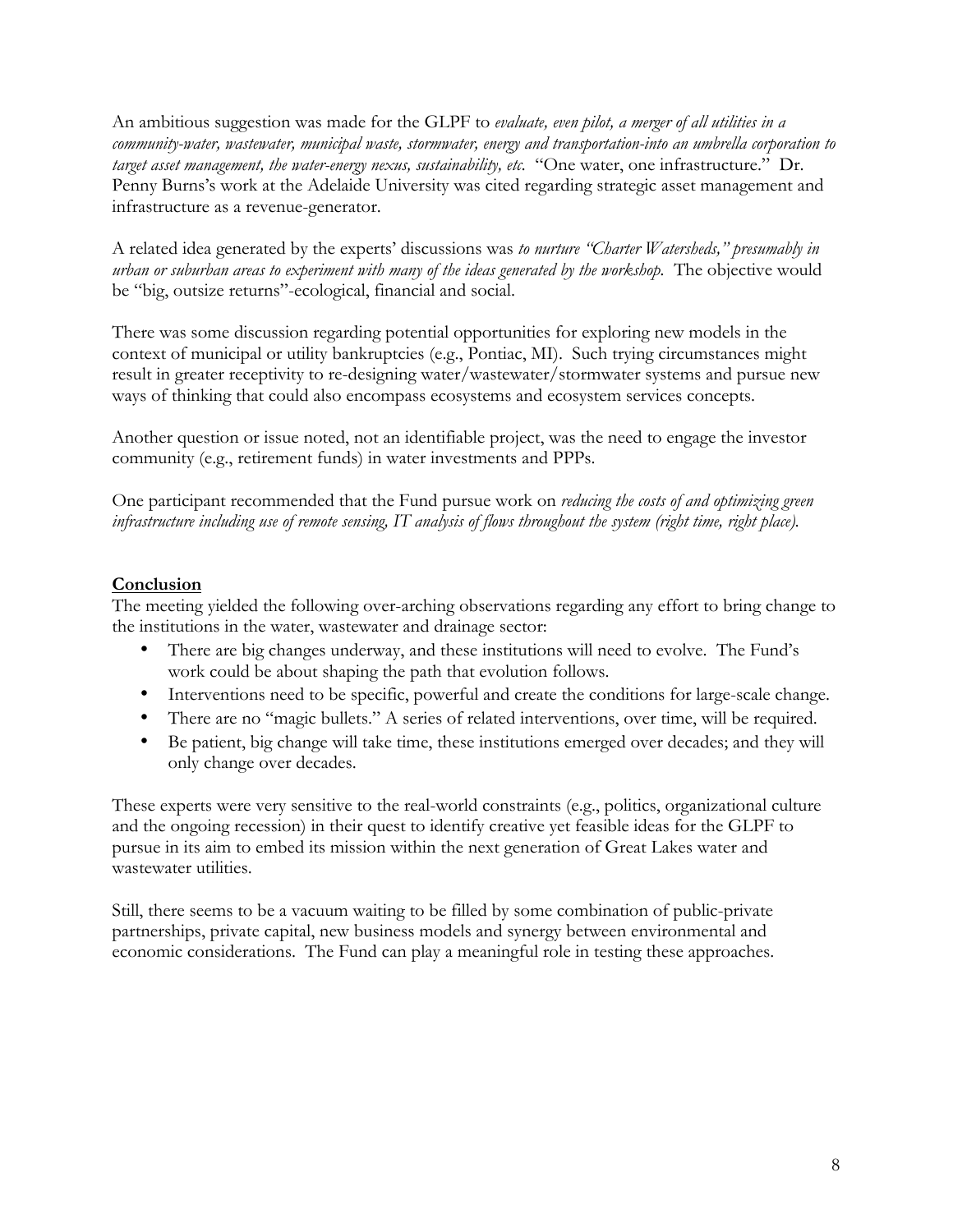# **Attachment 1** WORKSHOP ATTENDEE LIST GREAT LAKES PROTECTION FUND

Kate Bowditch Director of Projects Charles River Watershed Association 190 Park Road Weston, MA 02493 781-788-0057 kbowditch@crwa.org

Janet Clements, MS Senior Associate Stratus Consulting 1881 Ninth Street, Suite 201 Boulder, CO 80302 P.O. Box 4059 Boulder, CO 803006 303-381-8000 303-381-8200 (Fax) jclements@stratusconsulting.com

Danielle Gallet Infrastructure Strategist Center for Neighborhood Technology 2125 West North Avenue Chicago, IL 60647-5495 773-278-4800 danielleg@cnt.org

Chuck Hersey Environmental Director Southeast Michigan Council of Governments 535 Griswold St. Suite 300 Detroit, MI 48226 313-324-3346 hersey@semcog.org

Wm. Patrick Lucey Sr. Aquatic Ecologist Aqua-Tex 201-3690 Shelbourne Street Victoria BC V8P 4H2 Canada 250-598-0266 aqua-tex@islandnet.com &  $3907<sup>th</sup>$  Avenue Kimberly BC ViA 2Z7 Canada 250-427-0260

Peter Mulvaney Formerly with City of Chicago, Dept. of Water Pmulvaney123@gmail.com

Betsy Otto Vice President American Rivers 1101 14<sup>th</sup> Street, NW, Suite 1400 Washington, D.C. 20005-5637 202-347-7550 botto@americanrivers.org

James Patchett President Conservation Design Forum 375 W. First Street Elmhurst, Illinois 60126 630-559-2000 jpatchett@cdfinc.com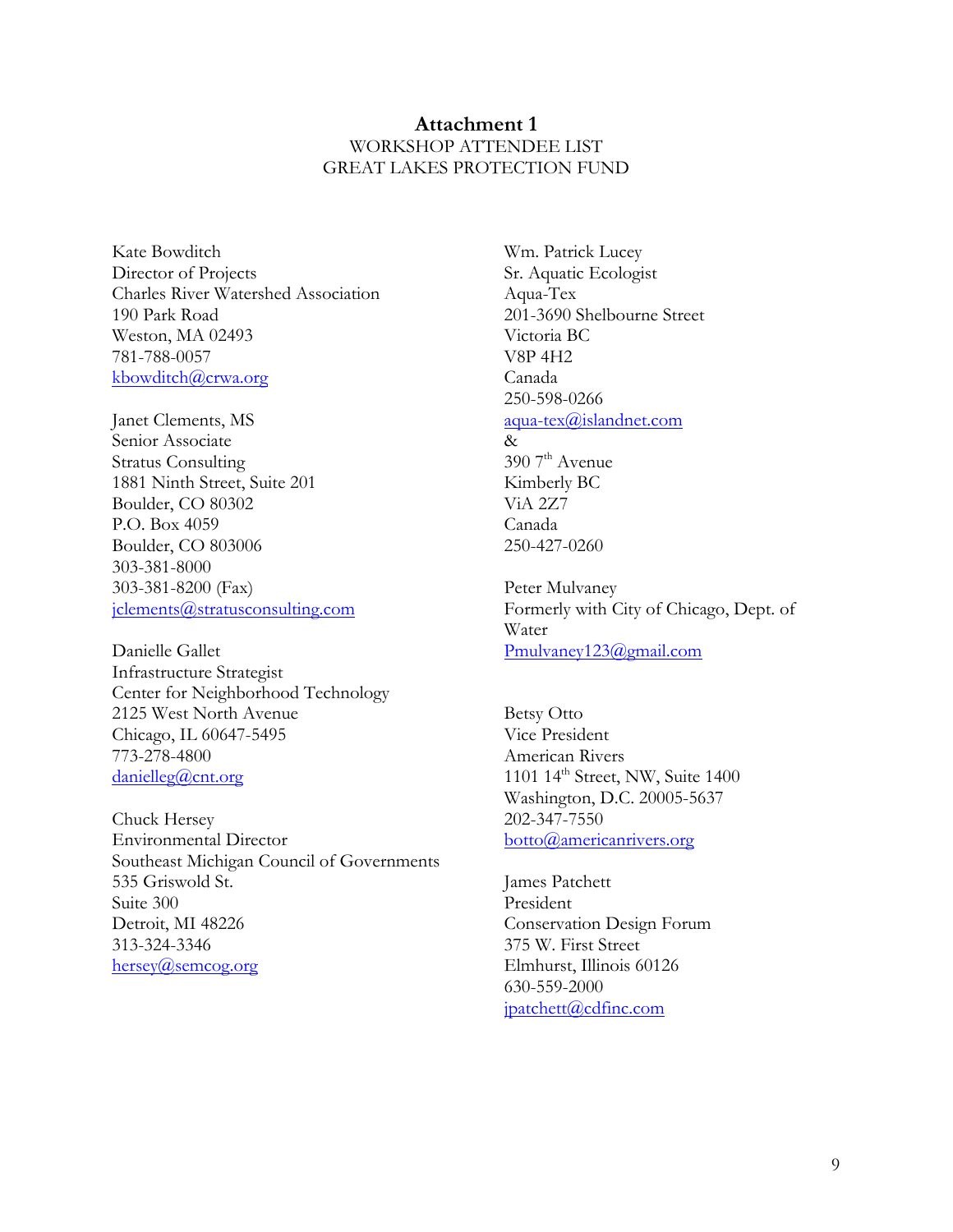James Ridgway Vice President Environmental Consulting and Technology ECT, Inc. 33900 Harper Avenue, Suite 101 Clinton Township, MI 48035 586-296-1010 313-963-6600 313-4106504 (cell) jridgway@ectinc.com

Kevin L. Shafer Executive Director Milwaukee Metropolitan Sewerage District 260 W. Seeboth Street Milwaukee, WI 53204 414-225-2088 kshafer@mmsd.com

John M. Wood President Veolia Water North America-Central Region 184 Shuman Boulevard, Suite 450 Naperville, IL 60563 630-778-4828 John.wood@violiawaterna.com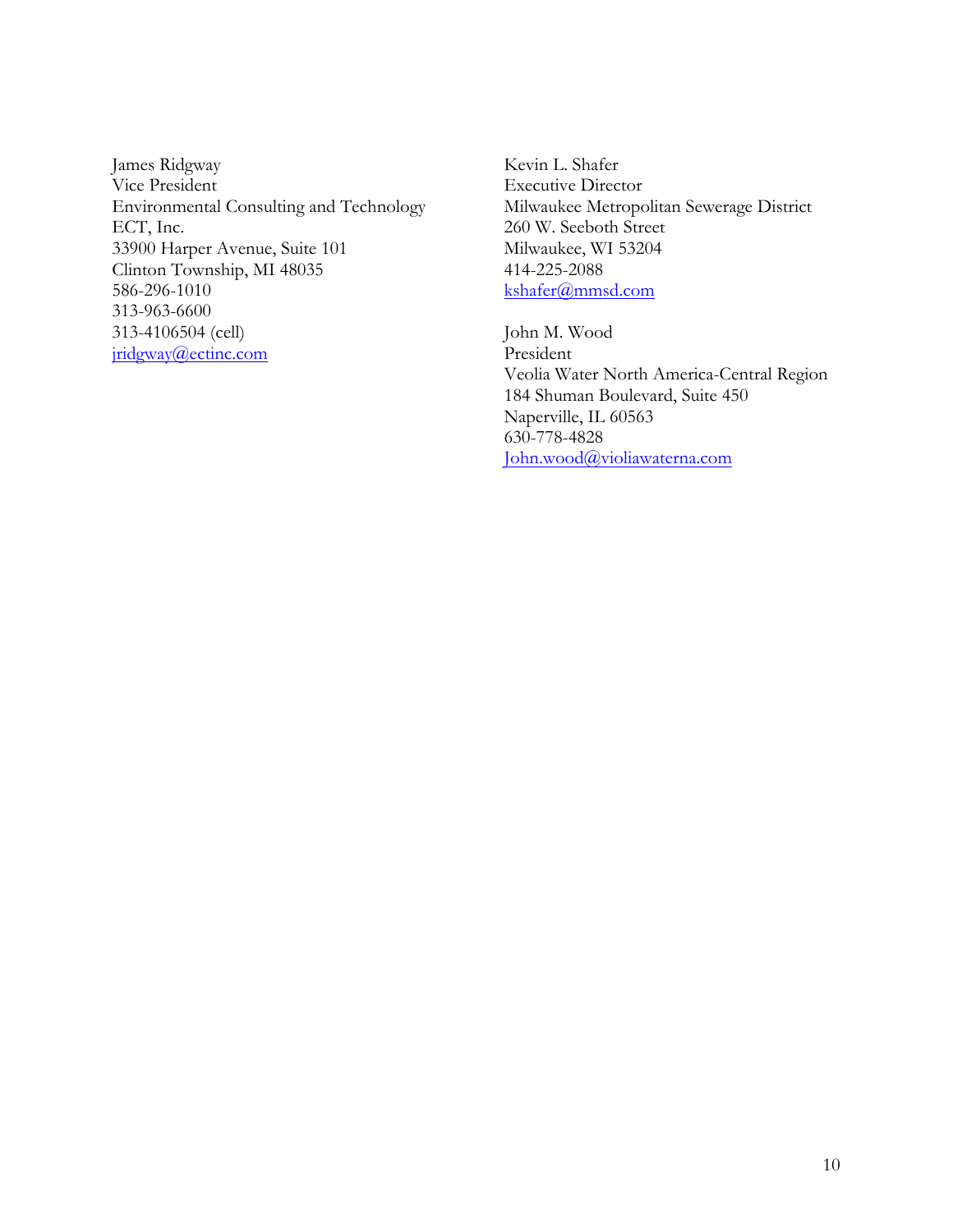# **Attachment 2**

# AGENDA

*New Models for Great Lakes Ecosystem Management*

# REDEFINING UTILITIES, INFRASTRUCTURE, SERVICE AND ASSETS WORKSHOP Great Lakes Protection Fund MAY 24-25, 2011 ORRINGTON HOTEL EVANSTON

#### May 24

6:30pm Dinner for workshop participants

May 25

- 8:00am Sign-in, coffee & self-introductions
- 8:30am Welcome-Russell Van Herik, Executive Director, Great Lakes Protection Fund (GLPF)
- 8:40am GLPF & Outcomes for Workshop-David Rankin, Vice President & Director of Programs
- 9:00am Challenges to & Opportunities for Sustainable Watershed Management in the Great Lakes
- 10:45am Break
- 11:00am Identification of Project Opportunities for GLPF
- 12:30pm Break for Lunch
- 12:45pm Working Lunch (Project Opportunities continued)
- 2:45pm Break
- 3:00pm Projects: Design, Ripeness, Scale, Cost, Teaming & Outreach
- 4:00pm Adjourn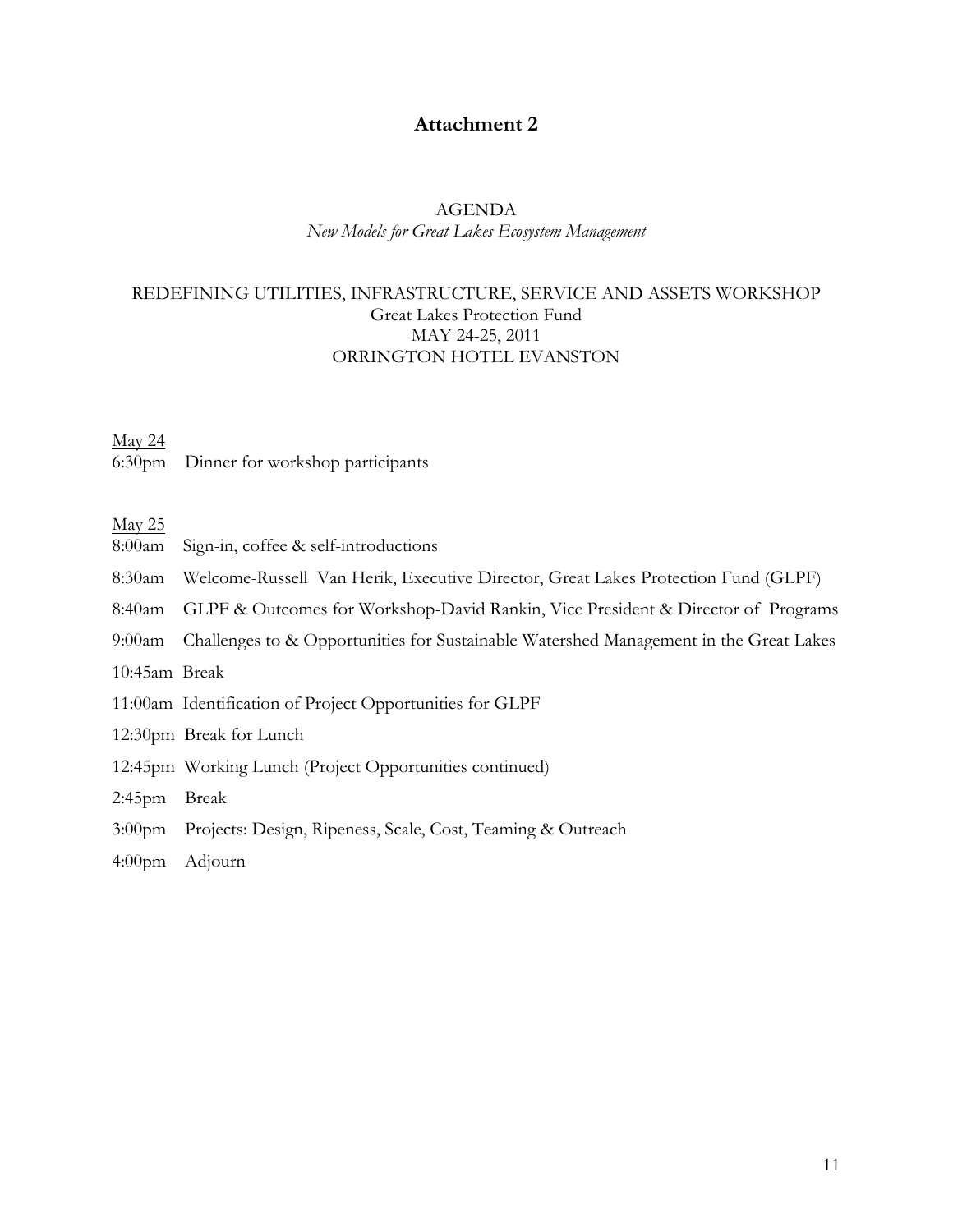# **Attachment 3**

# *NEW MODELS FOR GREAT LAKES ECOSYSTEM MANAGEMENT* A WORKING PAPER (*for discussion only, not for circulation)*

FOR

# REDEFINING UTILITIES, INFRASTRUCTURE, SERVICE, AND ASSETS WORKSHOP MAY 25, 2011 HOTEL ORRINGTON EVANSTON, IL

#### **Introduction**

Watersheds, and the ecological systems embedded within them, have proven difficult to effectively govern<sup>2</sup>. This is especially true in the North America's industrial heartland, given its very real economic challenges and the related constraints on the capacity of all levels of government. The Great Lakes Protection Fund aims to explore how a new generation of "public utility"—integrating water, wastewater, drainage and perhaps other functions—could successfully deliver economic value, create ecological quality, and provide an expanded set of social goods to watershed residents. The Fund wants to explore what new models can better restore environmental conditions, protect public health, and safeguard property. These new "utilities" would likely be different in at least three fundamental ways: The scope of their services and operations—the range and exact nature of the financial, societal and environmental products to be offered; the range of assets to be deployed. The scale of their operations: their physical and financial size. Their institutional relationships: the federal, state, provincial, local, and private actors that will own, operated, finance, regulate, and manage these new entities. This vision of utility watershed or ecosystem leadership encompasses the watershed within and outside the traditional service area(s) in both its urban and rural aspects where possible.

Specifically, GLPF wants to explore what role, if any, it has in financing teams to explore "breakthrough" strategies that can lead to such new models. In particular, what is more efficient and effective approaches than are currently in common use today. For example, addressing urban wet weather issues through land-based, i.e., "green," approaches such as

 $\overline{2}$  $2$  "Govern" is intended broadly here—meaning the act of multi-sector governance. The term "government" refers to the formal political institutions at the federal, state and local levels. Certainly, government must be governed; but it is not the only thing that partakes of governance. One scholar has noted, no longer is "governance" viewed as a synonym for government. "Rather governance signifies 'a change in the meaning of government, referring to a new process of governing; or a changed condition of ordered rule; or the new method by which society is governed." Gerry Storker, "Governance as theory: five propositions," (UNESCO 1998), p. 17.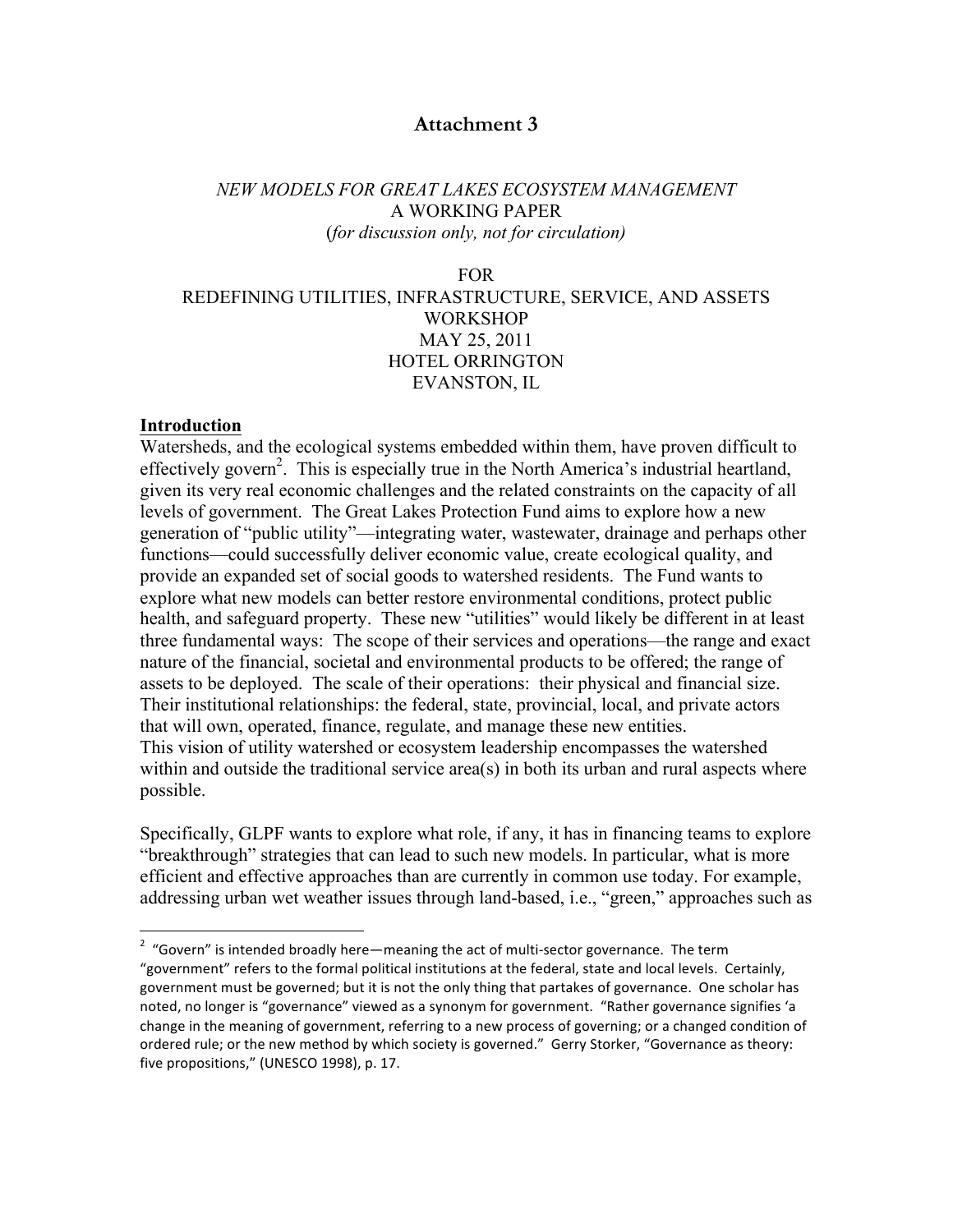green roofs, rain gardens, or urban reforestation, might generate multiple benefits, e.g., mitigate urban heat islands, sequester carbon, provide habitat, reduce energy intensity as well as protect water quality. Such approaches could, conceivably, save dollars by reducing capital costs. Moreover, they would provide aesthetic improvement, be more transparent to citizens and enhance their overall quality of life. Thus, the environmental, economic and social elements are all addressed simultaneously. This way of approaching watershed and utility management challenges not only avoid problems and rectify problems but also create value in terms of all three bottom lines.

New projects, also, should assist in overcoming the numerous polarities which characterize much of current water management and policy: land versus water, quantity versus quality, surface water versus groundwater, point sources versus nonpoint sources, urban versus suburban versus rural, water versus energy, and public versus private. They will challenge or at least broaden the concept of utility management to go beyond the very important but limited function of running a facility to include the entire drainage, catchment, basin or watershed and the people who reside therein. See the case studies appended to this working paper for more examples from around the United States and Canada.

GLPF hopes to identify specific examples of "doable," concrete projects and, again, potential partners or team members, across all sectors-utility, academic, business, finance and private equity, agriculture, forestry, landscape architecture, engineering, transportation, public works and as well government at all levels. These potential members would not only provide ongoing advice, counsel and project work, but would also be the basis for further outreach and education to and of the Great Lakes community generally.

#### **Challenges**

Each of you has a sound grasp of the many daunting challenges to watershed, ecosystem and utility management in the region and the nation as a whole.

The financial challenges facing state and local governments are self-evident. EPA and other organizations have documented the infrastructure investment gap facing the water, wastewater and stormwater utility sectors as well as the difficulty obtaining political support for increased rates and tariffs or more government loans or subsidies. Some local governments find themselves in financial receivership. Regulatory and public demands and expectations continue to accelerate.

In addition, the nature of the threats and deterioration in the physical, chemical and biological integrity of the waters of the U.S. and the Great Lakes can now be traced to many dispersed, unregulated or under-regulated sources such as agricultural runoff (nonpoint sources), habitat and stream alterations, stormwater runoff resulting from increased imperviousness and deforestation, air deposition and a myriad of land-based causes. Utility managers are "playing without the ball" and must rely on other players who control land use, development, transportation and economic decision-making.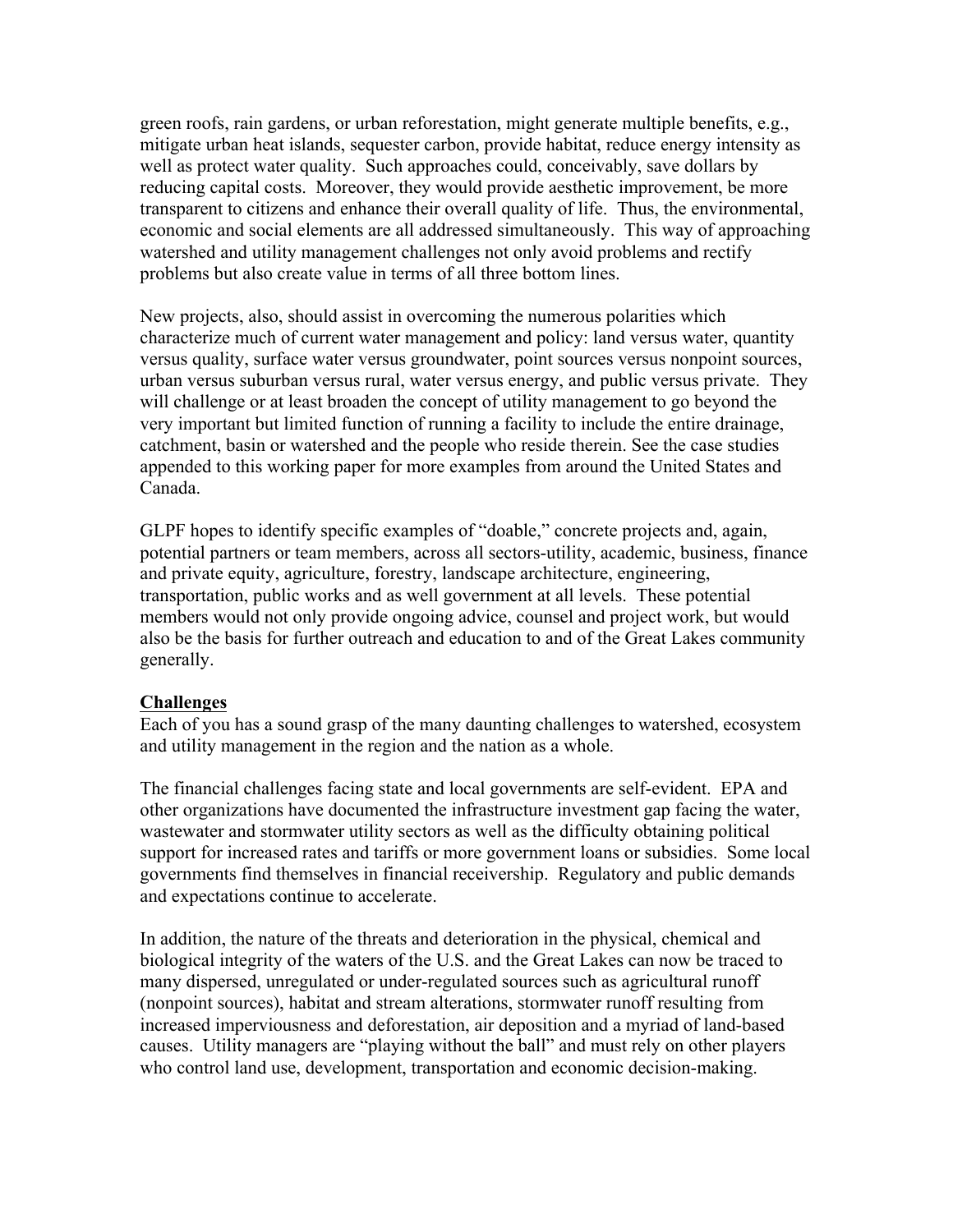Further progress in restoring and protecting the Great Lakes, its nearshore areas and its tributaries will require broader partnerships to implement watershed-based approaches. The GLPF is hopeful that workshop participants will identify and describe Great Lakes watershed/ecosystem needs, *presently unaddressed*, for which utilities (water, wastewater and stormwater) could provide valuable leadership in a collaborative, partnership mode on an ongoing basis including material support.

From the perspective of the GLPF, there are a plethora of challenges it would consider pursuing in further grant-making activities. These include overcoming barriers to fullcost or full-value pricing, utilization of private equity in infrastructure financing, integration across public and private sectors, green infrastructure (GI) including but not limited to low-impact development (LID), understanding and managing water and energy footprints, and overcoming non-monetary barriers to innovation and the adoption of new models and paradigms. The Fund is most interested in testing the smallest number of significant innovations that could unleash the potential of new "utility" business models.

# **Opportunities**

As the GLPF explores opportunities to support the transformation of the utility sector in terms of sustainability's triple bottom line, it seeks to identify projects that show promise in terms of *design, ripeness, scalability, cost-effectiveness* as well as potential *teams and partners* to pursue them. Teams are also crucial to subsequent *outreach, education and dissemination* of findings, lessons learned and successful practices generated to the broader Great Lakes community of policy and practice.

The GLPF is looking for "breakthrough" strategies, that is to say transformational projects to actualize a triple-bottom-line approach by which utilities can pursue watershed and ecosystem objectives more efficiently and effectively. Ideally, such strategies or projects will make the vision of innovative utility-based watershed and ecosystem management a reality in the Great Lakes Basin and can be tested across urban and rural landscapes in the region.

The following illustrative project ideas that are on the path to a new generation of utilitybased watershed/ecosystem management approaches. These include the following:

- A project could analyze the various ways water creates wealth in the basin, identify where the economic gains are greatest, what costs are assigned to the public, and explain why. Ideally, the project would test ways to replace high public costs with high public benefits. Such work would include ways to assess all impacts associated with water use, including consumption of electrical power and related emissions, the infrastructure development caused or avoided, and positive and negative natural resources impacts; and minimize the impacts while maximizing benefits.
- A project could test the effectiveness of green infrastructure or other management techniques using one or more of the measures created in past Fund-supported work, and/or other techniques. Such work would illustrate how the path that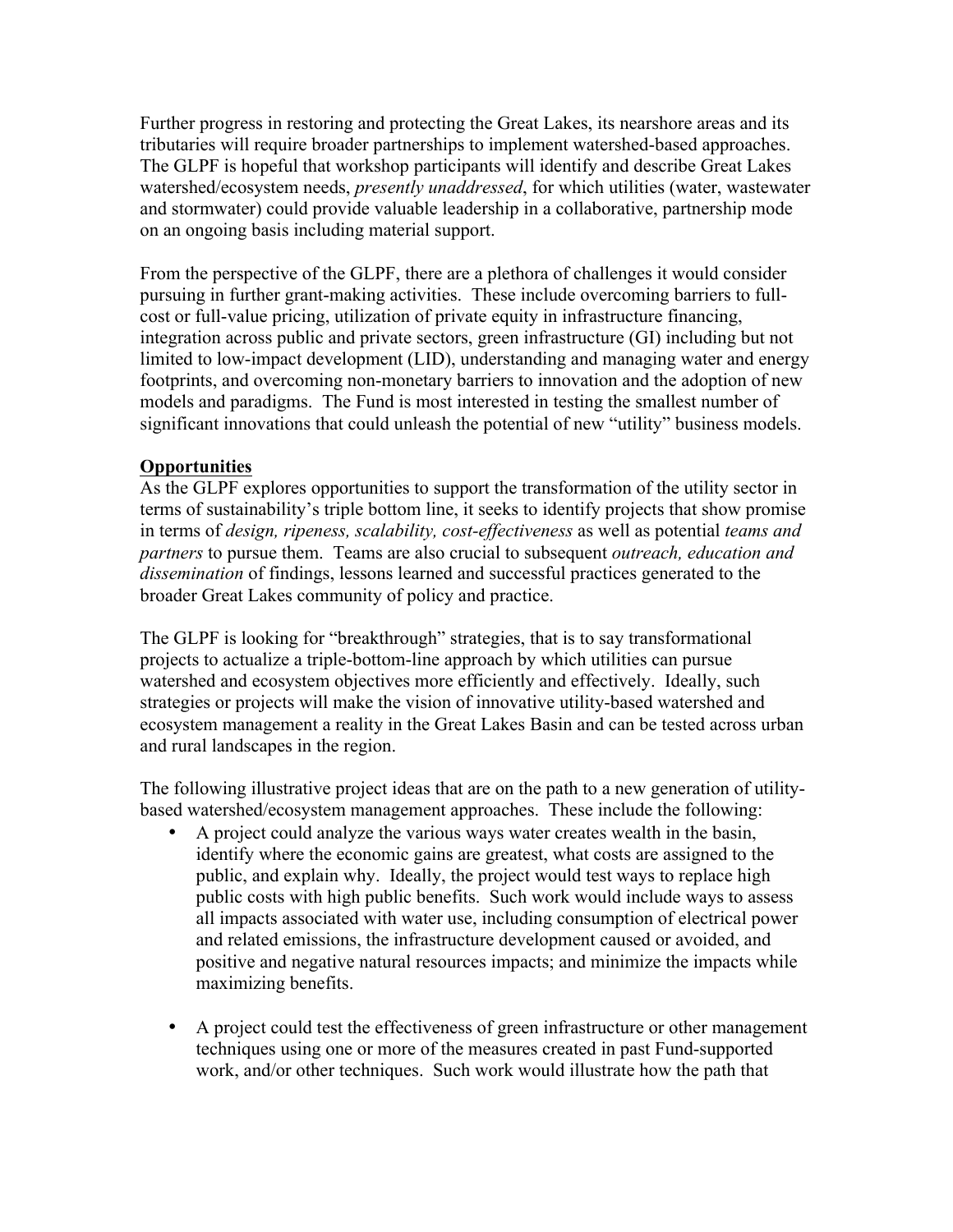water follows across or through the land determines the ecological health of streams, rivers, and lakes and evaluate how well different measures of hydrologic integrity perform in different places. Such work would create a new water use framework that includes drainage/runoff as a category of use.

- A project could pilot (even as a virtual exercise) a new public utility model that includes water productivity and resource improvement as specific objective. Such a utility could include drinking water supply, wastewater treatment, runoff management and other services at a watershed scale.
- A project could demonstrate how groups using shared groundwater resources can adapt to more users without impacting the health of conjoined surface waters. For example, a team could expand and test the groundwater impact assessment system developed in Michigan to other areas of the basin.
- A project team could create an integrated set of metrics to measure and manage the services a "next generation" utility should provide. These would include service levels for well head protection, drinking water supply security, watershed health, instream water quality, emissions footprint, distributed water storage, evapotranspiration levels, and so on. They would be arrayed in a science-based system of measurement, management and pricing.
- A project team could design and test, even in a virtual setting, value-based pricing for certain water services. This might include water supply for large industrial customers, drainage treatments for upper watersheds, and other things a "utility" might provide that is more valuable than the average or marginal cost of service. Such experiments might include exploring all-in, second price auctions for water service-especially in areas where groundwater sources are overtaxed. The team would explore how such techniques might work and what set of changes in policy, practice, structure and governance might be needed to use them.
- A project team could test elements of the information technology infrastructure needed to support decentralized solutions to watershed management. They could install, network and analyze data from a ubiquitous set of sensors measuring stream flows, ground moisture, rain barrel levels, and so on to paint a real time picture of watershed conditions; they could test remotely operated sumps, pumps, sprinklers and drains (say on rain barrels) to increase water storage in advance of a storm; and they could explore financing and operating models to make a networked solution operable.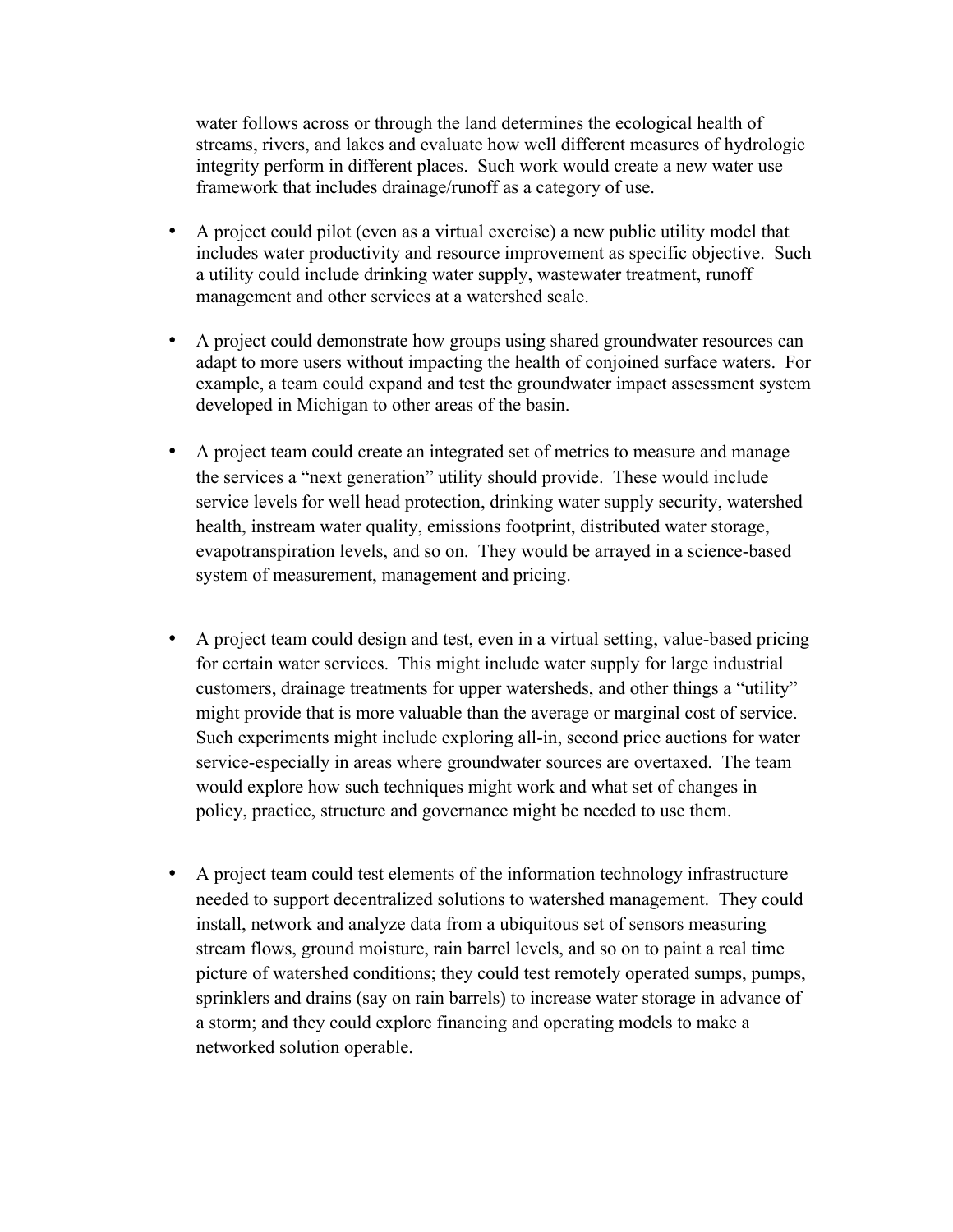- A project team could design, model, capitalize and promote insurance or financial warranty products for utilities moving toward greater economies of scale and/or scope. This would include creating—a compelling, measurable and broader set of performance attributes; a financial model that estimates the costs of failing to hit those targets and the likelihood of failure given present governance, financing and operating regimes; and underwriting criteria for the products. A team could couple this with a "prediction market" to improve the underlying analytics.
- A project team could design and test an asset management system specifically to include evaluation of GI or LID approaches at every stage of the process as another alternative to be explored other than traditional grey or hard infrastructure. See the "thought experiment" below.

Again, these examples are illustrative, not prescriptive, for purposes of the workshop discussion. Nevertheless, they provide a sense of the interest of the GLPF in these issues.

The GLPF is very interested in market approaches (e.g., pricing, trading, information); integration within the governmental sector and between it and the private sector; "smart" watersheds, i.e., where there is sufficient data and monitoring to inform effective management; metrics which drive new business models relative to water management, again, in both the private as well as the public sector; and governance inclusive of political and non-political, i.e., civil society, bodies and institutions.

# *A thought experiment: asset management and the integration of green and grey infrastructure*

One potential opportunity, which combines elements of integration, information and sustainability, is expanding the notion of asset management as practiced in the United Kingdom, Australia and New Zealand and spreading rapidly in the United States. It also provides an opportunity to address urban wet weather issues in a systematic, least-cost and environmentally optimal manner.

There are different ways to characterize asset management (hereinafter "AM"). For instance, Veolia Water describes it as making the right decisions at the right times about the AM schedule and its life or replacement.<sup>3</sup> It entails three primary steps: 1) the definition of a level of service, 2) deciding upon the least costly way of delivering that service level, and 3) determining how to manage the level of risk at an acceptable level. Of course, there are other basic steps to be taken such as an inventory of existing assets

 $3$  "So What the Heck Is Asset Management? And Why Should Cities and Towns Care?," WAVE (Veolia Water North America), Fall 2007, p.2-7.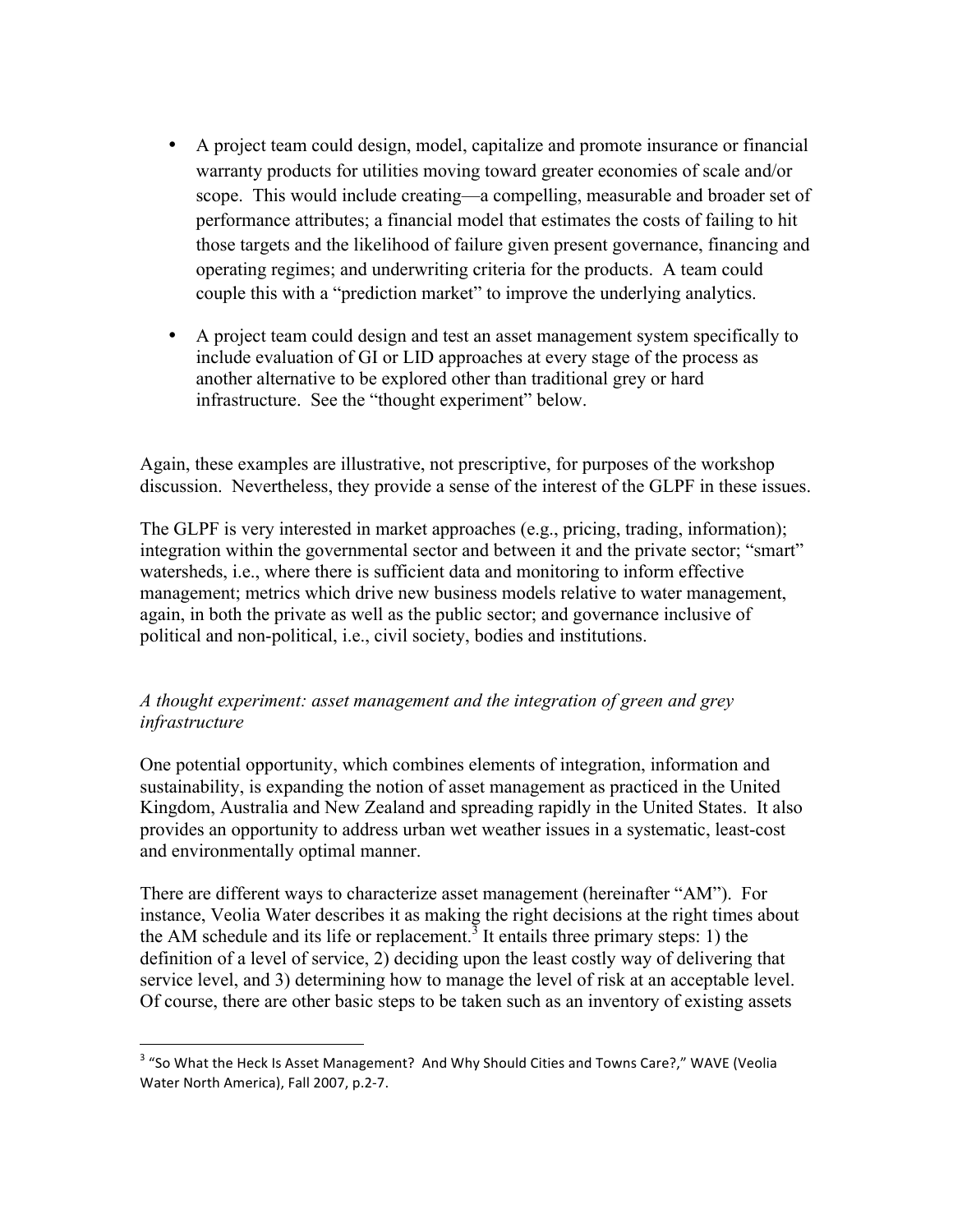and a "criticality" analysis to understand what needs to be addressed immediately and what assets can be "run to failure" if necessary.

Seattle Public Utilities has used AM for years to reduce O&M budgets by ten percent and its 6-year capital improvement program by roughly \$150 million. Utility rates were reduced, cash reserves increased and reliance on debt was reduced-all while maintaining service levels<sup>4</sup>

Gresham, Oregon, near Portland, has had an AM program for its wastewater collection system for years. It completed its condition assessment and integrated it into a geographic information system (GIS). It experienced zero overflows (as of 2007), and only 15 percent of its repair work was done on an emergency basis. Thus, it concluded that the program was working very well for its collection system valued at \$100 million.

Besides assuring effective delivery of chosen levels of service to customers, AM enables far more rational deployment of limited, scarce resources both monetary and human. So this is a direct benefit to at least one of sustainability's bottom lines. However, there is an opportunity to address another bottom line, the environmental one, by factoring in the role of GI, LID and even rural watershed protection, the "green" assets which should be protected, enhanced or restored in such a way as to provide the preferred level of service at the least cost. This will also generate multiple environmental benefits such as aesthetic value, habitat, mitigation of urban islands, carbon sequestration and restoration of natural flow regimes to name a few.

Thus, AM presents an interesting opportunity to be considered by the GLPF for exploration as economically beneficial program, but also as an enhancement of the environmental quality of both urban and rural watersheds.

To formulate AM in other terms, one might consider expanding the role of GI, LID and watershed restoration in light of the following questions relative to utility management<sup>5</sup>:

- 1. What is the current state of my assets?
- 2. What is my required level of service?
- 3. Which assets are critical to sustained performance?
- 4. What are my best O&M and CIP investment strategies?
- 5. What is my best long-term funding strategy?

Meshing the green and the grey infrastructure through the mechanism of AM would be consistent with the recent thinking on utility and watershed management.

 $4$  E-mail from Steve Allbee, EPA's resident expert on AM, to G. Tracy Mehan, III, The Cadmus Group, Inc., April 27, 2006, citing Elizabeth S. Kelly, P.E., Director, Corporate Asset Management, Seattle Public Utilities Commission. 

 $<sup>5</sup>$  Washington Suburban Sanitary Commission, "The Practical Application of Asset Management,"</sup> PowerPoint presentation, April 7, 2011, p. 4.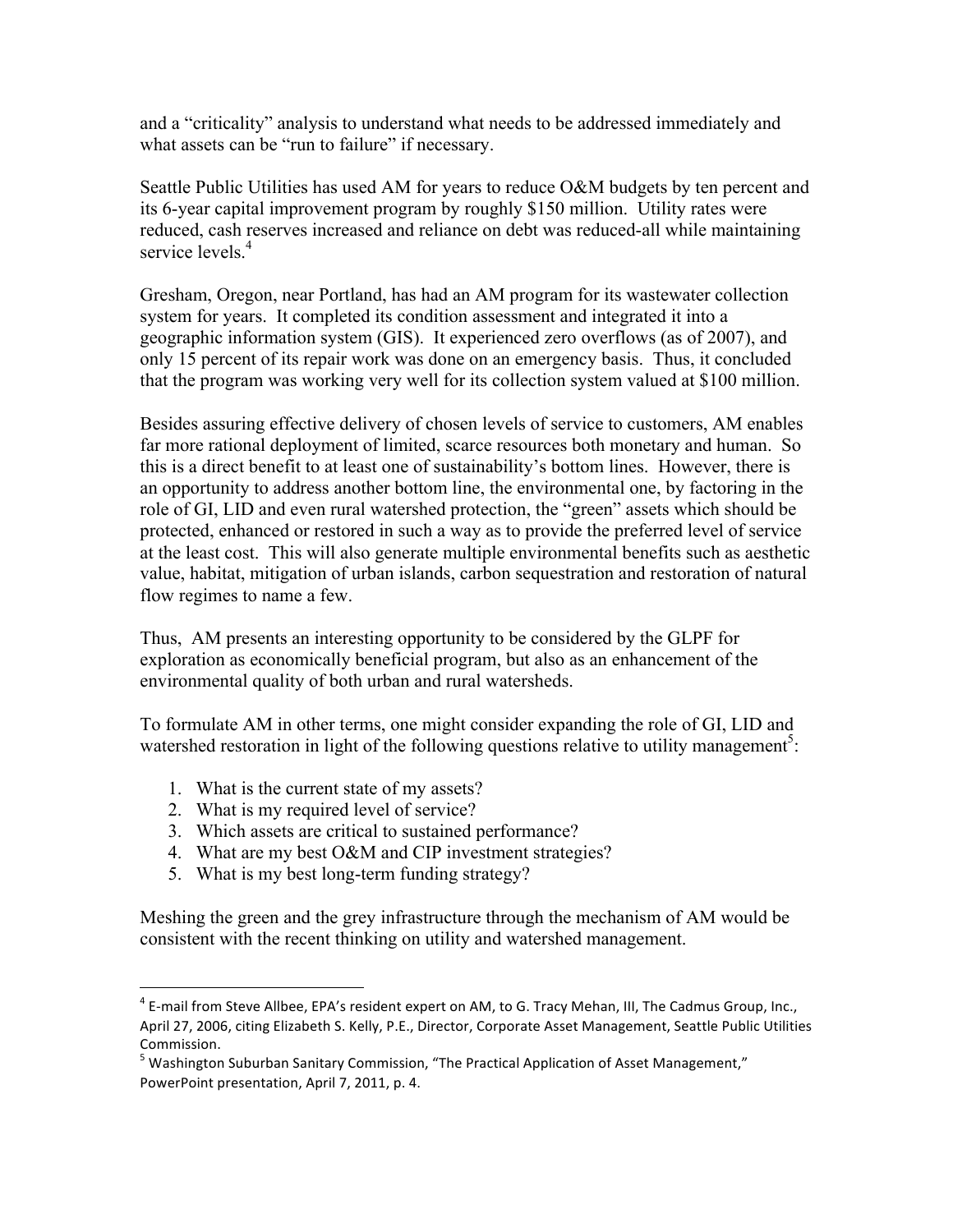A 2009 report from the Aspen Institute on its dialogue on sustainable infrastructure<sup>6</sup> sets out three principles as the basis for its many recommendations for redefining the nation's concept of infrastructure and putting it on the "Sustainable Path." First, "the traditional definition of water infrastructure must evolve to embrace a broader, more holistic definition of sustainable water infrastructure that includes both traditional man-made water and wastewater infrastructure *and* natural watershed systems." Second, this principle "should be embraced by all public and private entities involved in water management, and these same entities have a shared role in ensuring their decisions consider and integrate a set of criteria that include environmental, economic and social considerations (the Sustainable Path)." The third principle explicitly states "that a watershed-based management approach is required for drinking water, wastewater and stormwater services to ensure integrated, sustainable management of water resources."

The Aspen report states that water and wastewater utilities "can lead the way by developing policies and practices that promote preservation and restoration of water resources by fostering strategic partnerships to collaboratively use integrated water resources planning and management as a tool to examine assumptions concerning supply, demand and alternative methods of meeting unmet future demand and social, economic and environmental challenges."

There is a fast-growing body of literature<sup>7</sup> on the economic, environmental and social benefits of GI and LID which creates an opportunity to integrate them with AM techniques to optimize the triple-bottom-line approach and assure the optimal mix of green and grey infrastructure in the utility portfolio. It is not an either/or proposition but one of assessing the relative benefits to the triple bottom line.

#### **Conclusion**

GLPF is grateful for the time, expertise and experience which workshop attendees are willing to offer relative to a new vision of the utility in the Great Lakes basin. The foregoing discussion hopefully gives you some idea of what it is seeking by way of input. Your charge is wide-ranging but will hopefully yield concrete, achievable projects which will transform utility management for the benefit of the Great Lakes ecosystem, its economy and its citizens.

That said, the GLPF suggests that workshop participants face squarely the most important threshold question of all: *Is there a value-added role for the GLPF in this field or area of practice?* Hopefully, there is. But if not, participants should feel free to speak their mind.

<sup>&</sup>lt;sup>6</sup> R. Bolger, D. Monsma, & R. Nelson, *Sustainable Water Systems: Step One-Redefining the Nation's Infrastructure Challenge. A report of the Aspen Institute's Dialogue on Sustainable Water Infrastructure in the U.S., May 2009, pp. 6-7, accessible at http://www.aspeninstitute.org.* See G. Tracy Mehan, III, "Redefining Water Infrastructure for the 21<sup>st</sup> Century," Roll Call, July 20, 2009, www.rollcall.com.

<sup>&</sup>lt;sup>7</sup> For instance, see Center for Neighborhood Technology and American Rivers, The Value of Green *Infrastructure: A Guide to Recognizing Its Economic, Environmental and Social Benefits* (CNT 2010) available at http://www.cnt.org/repository/gi-values-guide.pdf.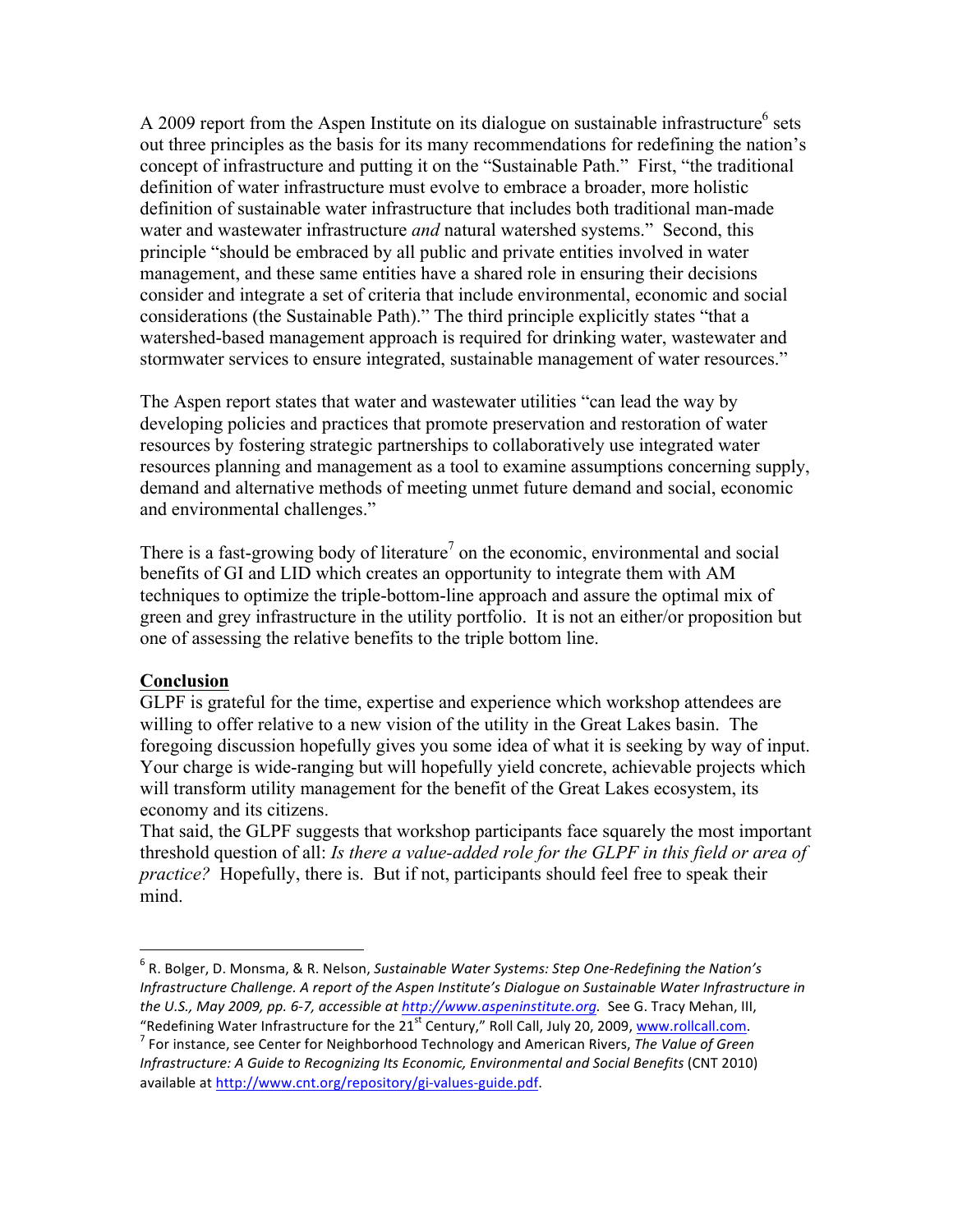Another fundamental question is whether or not a pilot project approach is really the right one to transform the role of utilities in watershed and ecosystem management in the region. That is the way the GLPF normally does business, but maybe this subject area requires some other kinds of support or mode of enquiry.

In conclusion, the GLPF encourages participants to consider several more questions:

- What are the key issues that might affect whether and how we invest in this topic?
- Is there a set of ideas ready for deployment and testing? Is this still an academic discussion? If so, what kind of research projects set the stage for future action? What must be supported to allow field trials to begin? When can demonstration projects begin?
- Is there a "generic" search image for a project team? What is the ideal composition of a project team that can test the utility of such a framework? Who must be included? Whose participation is not necessary?
- To whom should the GLPF be talking? Who is doing the best work on these issues?
- What is the most useful scale to try this work? The watershed? The community? The service area?
- If there is good work to be done, what is the best way to solicit ideas? An RFP? Workshops? Some form of competition such as conducted by the City of Houston on GI and LID?
- What resources can we provide to prospective team members and applicants to enable creative proposals?

The GLPF thanks the workshop participants for their generosity in participating in this process.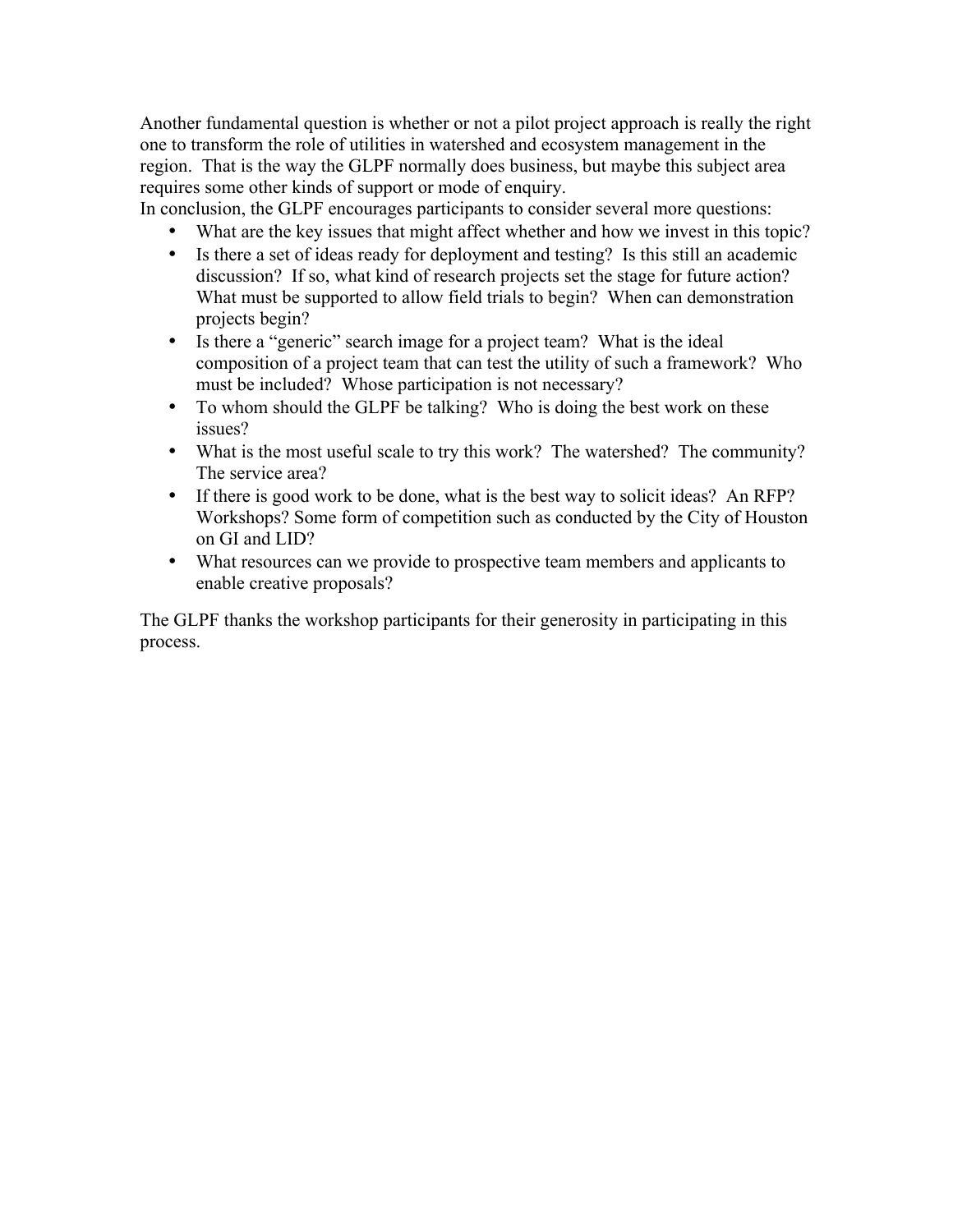## APPENDIX A CASE STUDIES & MODELS OF INNOVATION

Fortunately, there are emerging new models or approaches to meeting sustainability's triple bottom line at varying scales relative to communities, service areas and watersheds. Here are a few examples to consider. They are not meant to be exhaustive, only illustrative of new developments in the field.

#### *The New York City Case*

While not a purely collaborative undertaking, at least from the standpoint of many "Upstate" citizens, New York City's filtration avoidance program, pursuant to the Safe Drinking Water Act, $^8$  illustrates the possibilities of the watershed approach in the service of a utility's mission. Driven by new regulatory requirements in the 1990s, New York pursued an alternative to spending \$6 to \$8 billion on a new filtration plant to protect the 1.5 billion tons of drinking water it supplies to nine million New Yorkers daily. 90 percent of the water comes from the Catskill-Delaware watershed, 125 miles north and west of the city.

EPA gave its blessing to New York City to pursue a watershed management approach at a cost of only \$1.5 billion. It effectively made the city responsible for restoring stream corridors, reforestation, buying land, paying for manure management techniques and fencing animals out of waterways, and other land- or watershed-based BMPs.<sup>9</sup>

Instead of only managing its hard or grey facilities, New York was now is responsible for managing its immense watershed as well.

#### *The Milwaukee Case*

The Milwaukee Metropolitan Sewerage District  $(MMSD)^{10}$  had to respond to "urban wet" weather issues," especially Combined Sewer Overflows (CSOs), releases of massive amounts of wastewater during big-storm events resulting from an infrastructure design in which sewage and stormwater are conveyed in the same pipes to treatment plants. When the pipes overflow, and to avoid disrupting biological treatment processes in the treatment plants, the wastewater is allowed to overflow into receiving waters.<sup>11</sup> As a result of evolving federal policy, law and regulation, MMSD invested \$3 billion in "grey" infrastructure through the 1990s as part of its Water Pollution Abatement Program

<sup>&</sup>lt;sup>8</sup> For information see http://www.epa.gov/region2/water/nycshed/filtad.htm.<br><sup>9</sup> This discussion of New York City is drawn from James Salzman, *Creating Markets for Ecosystem Services,* New York Law Review 870 (2005), quoted at length in Robert V. Percival, Christopher H. Schroeder, Alan S. Miller and James P. Leape, *Environmental Regulation: Law, Science, and Policy, Sixth Edition* (Aspen 2009), p. 36.

<sup>&</sup>lt;sup>10</sup>See <u>http://v3.mmsd.com</u> for more information on MMSD.<br><sup>11</sup> U.S. Environmental Protection Agency, *Report to Congress: Impacts and Control of CSOs and SSOs,* EPA 833-R-04-001, August 2004, available at www.epa.gov/npdes.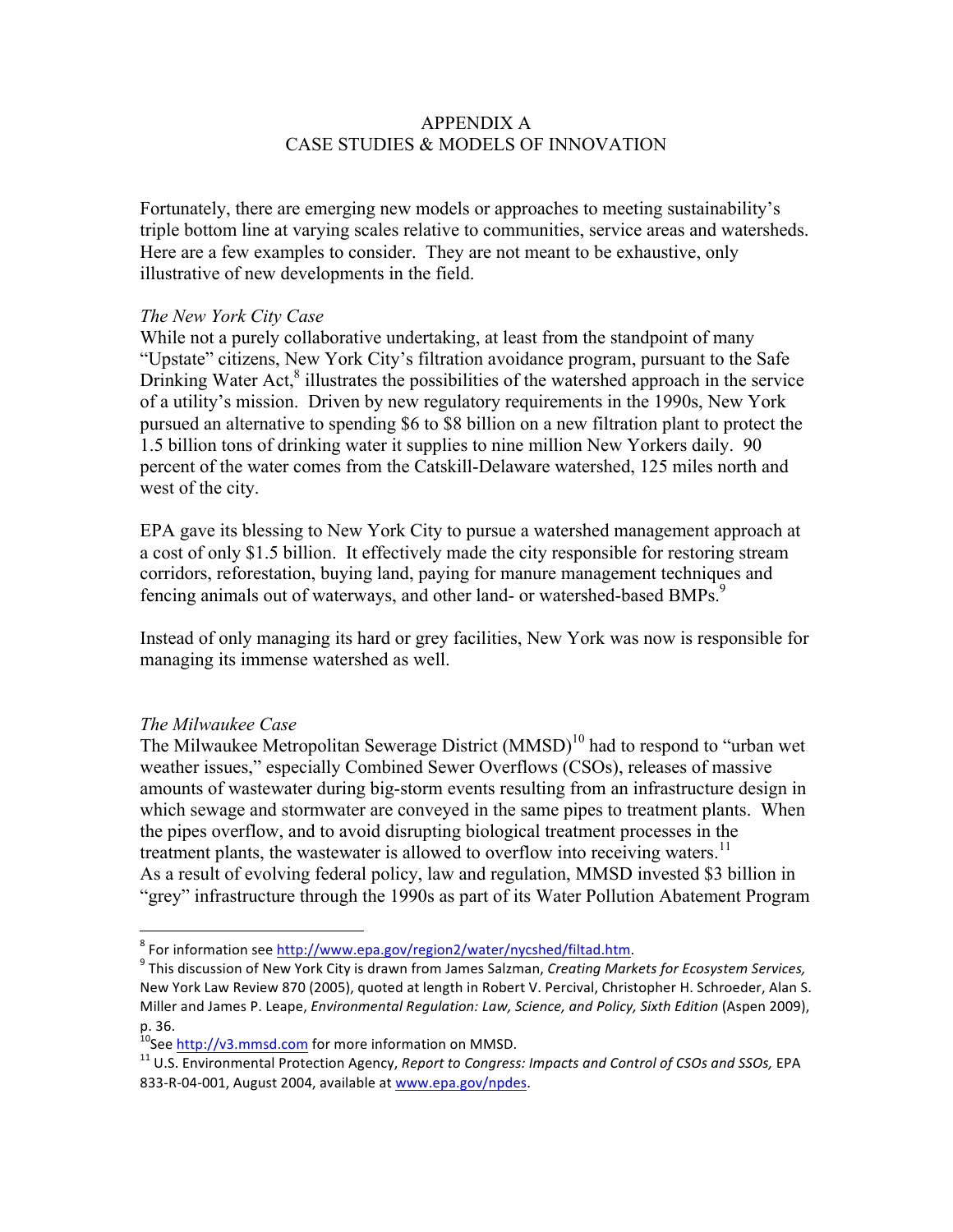(WPAP), for structural work, i.e., large underground deep tunnels to hold overflows for treatment after the storm event subsided. It is currently finishing another \$1 billion investment.

Before WPAP came on line, MMSD experienced between 50 and 60 overflows per year with an annual average volume of 8 billion to 9 billion gallons of overflow. Presently, it has only two overflows per year with an annual average of one billion gallons of overflow.

Unfortunately, within the six (6) sub-watersheds in MMSD's service, all tributary to Lake Michigan, 37 percent of the annual bacteria load comes from rural nonpoint sources and 56 percent from urban stormwater.12 Beach closings still occur after significant storm events. These challenges now eclipse CSOs as the main obstacle to further gains in water quality

In addition, University of Wisconsin researchers are predicting that extreme precipitation events will become 10 to 40 percent "stronger" in southern Wisconsin due to climate change and variability. CSO events, with resultant overflows into Lake Michigan, will rise by 50 to 120 percent by the end of this century.<sup>13</sup>

MMSD decided to pursue a collaborative approach to watershed management, focusing on flow reduction coming from stormwater and nonpoint sources which are either insufficiently regulated or not regulated at all. It is also developing watershed restoration plans for its six (6) sub-watersheds. Ultimately, it hopes to incorporate at least some of these areas into a watershed-based permit to control all point and nonpoint sources across numerous municipal jurisdictions.<sup>14</sup>

MMSD is promoting watershed-based, distributed "green" infrastructure approaches such as disconnection of downspouts, use of rain barrels, vegetated swales, cisterns, installation of green roofs and urban reforestation to supplement grey infrastructure and reduce flow through infiltration, retention and evapotranspiration at the site level.

<sup>&</sup>lt;sup>12</sup> Timothy Bate, William Krill, Troy Diebert, Leslie Shoemaker and Kevin Kratt, "Milwaukee's Next Step: Watershed Restoration Plans (Instead of TMDLs), Figure 1, a paper delivered to WEFTEC, Chicago, IL, October 2008, in the author's files. The authors included members of MMSD staff and outside consultants.

<sup>&</sup>lt;sup>13</sup> Jonathan A. Platz, MD, MPH, Stephen J. Vavrus, PhD, Christopher K. Uejio, MA, Sandra L. McLellan, PhD, *Climate Change and Waterborne Disease Risk in the Great Lakes Region of the U.S., American Journal of* Preventive Medicine, November 2008, p. 451; "Great Lakes' Study Ups Chances for Waterborne Disease," Water & Wastewater News, October 10, 2008.

 $14$  Watershed-based permits are (1) issued on a watershed basis, (2) focused on multiple pollutant sources, (3) targeted to achieve watershed goals, and (4) integrate permit development among monitoring, water quality standards, nonpoint sources and other programs. Patrick Bradley/LimnoTech, "NPDES Watershed Based Permitting," Powerpoint to the Southeast Wisconsin Watershed Trust, July 13, 2009. Bradley was the leading EPA expert on this subject before joining LimnoTech in 2008.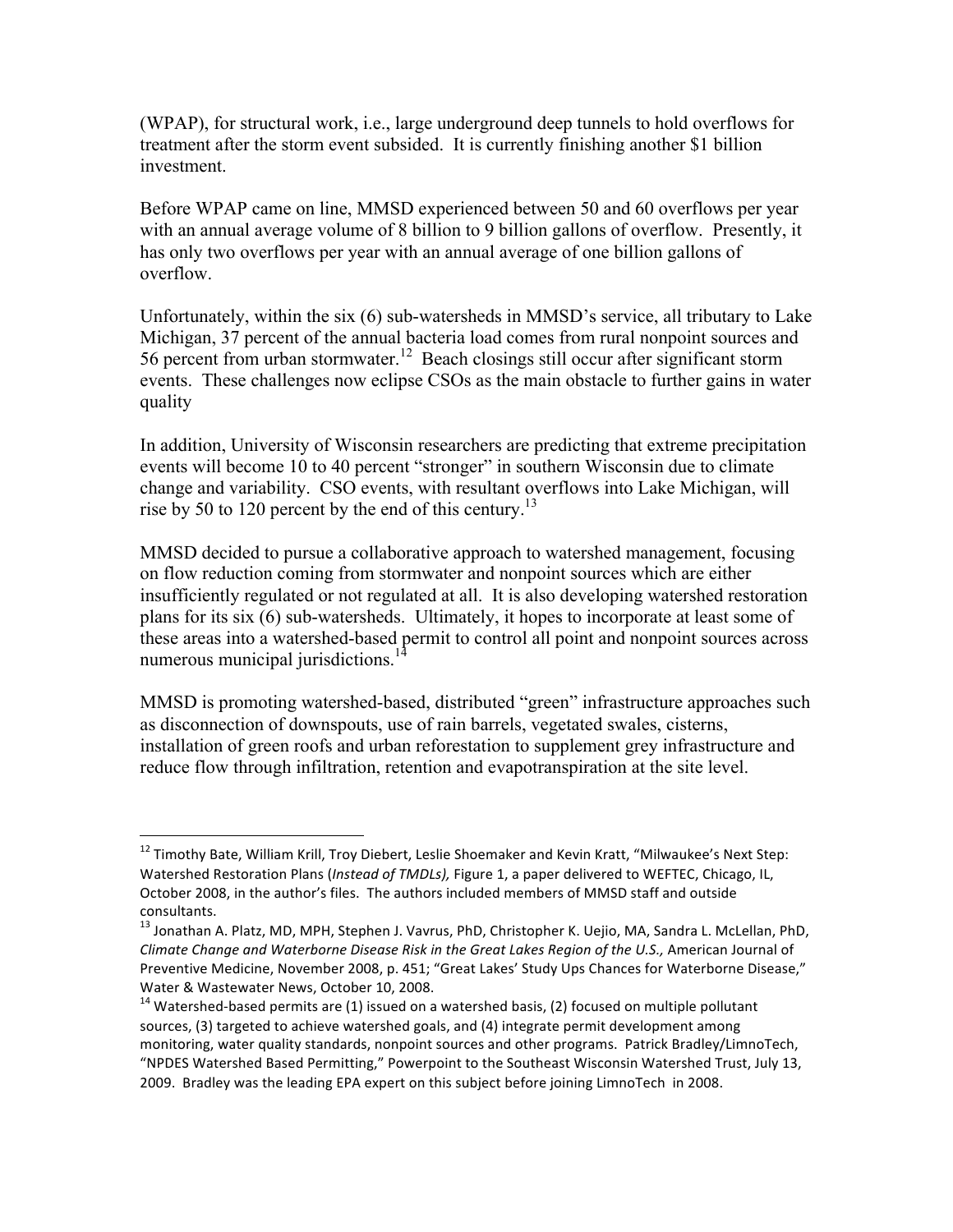Subject to design, scaling and management, MMSD has documented capital cost savings from pursuing this approach.

It is already working with the Conservation Fund, one of the largest land conservancies in the nation, to buy and restore floodplains to manage flooding and reduce stormwater flows. This "Greenseams" program has acquired over 2,000 acres since 2002 and identified a total of 15,000 acres for purchase. MMSD has spent \$13.4 million from its capital improvements budget and has also received some grants for the program.

MMSD came to realize that suburban communities, business, agriculture, environmental groups, universities and a range of stakeholders will have to be brought into the watershed process if the goal of transforming the landscape, in both its urban and rural aspects, is to be attained. This will be accomplished by means of "green" infrastructure for stormwater control and best management practices (BMPs) for agricultural nonpoint sources. It eventually came upon Chicago Wilderness<sup>15</sup>as a prototype of the kind of collaborative model MMSD needed to engage the larger community, including numerous local jurisdictions with a particular interest in stormwater compliance.

Chicago Wilderness is an alliance of organizations interested in protecting and restoring biodiversity in urban, suburban and rural areas in and around the Chicago metropolitan region. With its more than 240 members it is an effective public-private partnership. In time, something like a consensus was realized on a new entity akin to Chicago Wilderness: the Southeast Wisconsin Watershed Trust (SWWT),<sup>16</sup> popularly known as the "Sweet Water Trust." Formed in 2008, it sought to focus on "integrated water resources management" across political boundaries and engage in "second level planning" to fulfill the regional plan previously developed and in conjunction with the individual "Watershed Restoration Plans" to be undertaken in each sub-watershed. To that end, it has established "Watershed Action Teams" under the direction of an expanded Executive Steering Council.

SWWT aims to "Forge and strengthen relationships to leverage funding and recommend policies to assist in the implementation of projects to produce lasting water resource benefits and cost savings throughout the Greater Milwaukee Watersheds and nearshore Lake Michigan."

Among its primary purposes is "To build partnerships and enhance collaborative decision-making and joint project implementation engaging government, business, the building industry, agriculture, environmental, and other stakeholder organizations to obtain broad agreement and recommend where to invest funds to get the greatest benefit." SWWT's membership includes individuals, units of government, nongovernmental organizations and the business community. It is hiring staff and has received a \$1.9

<sup>&</sup>lt;sup>15</sup> http://www.chicagowilderness.org.<br><sup>16</sup> http://www.swwtwater.org